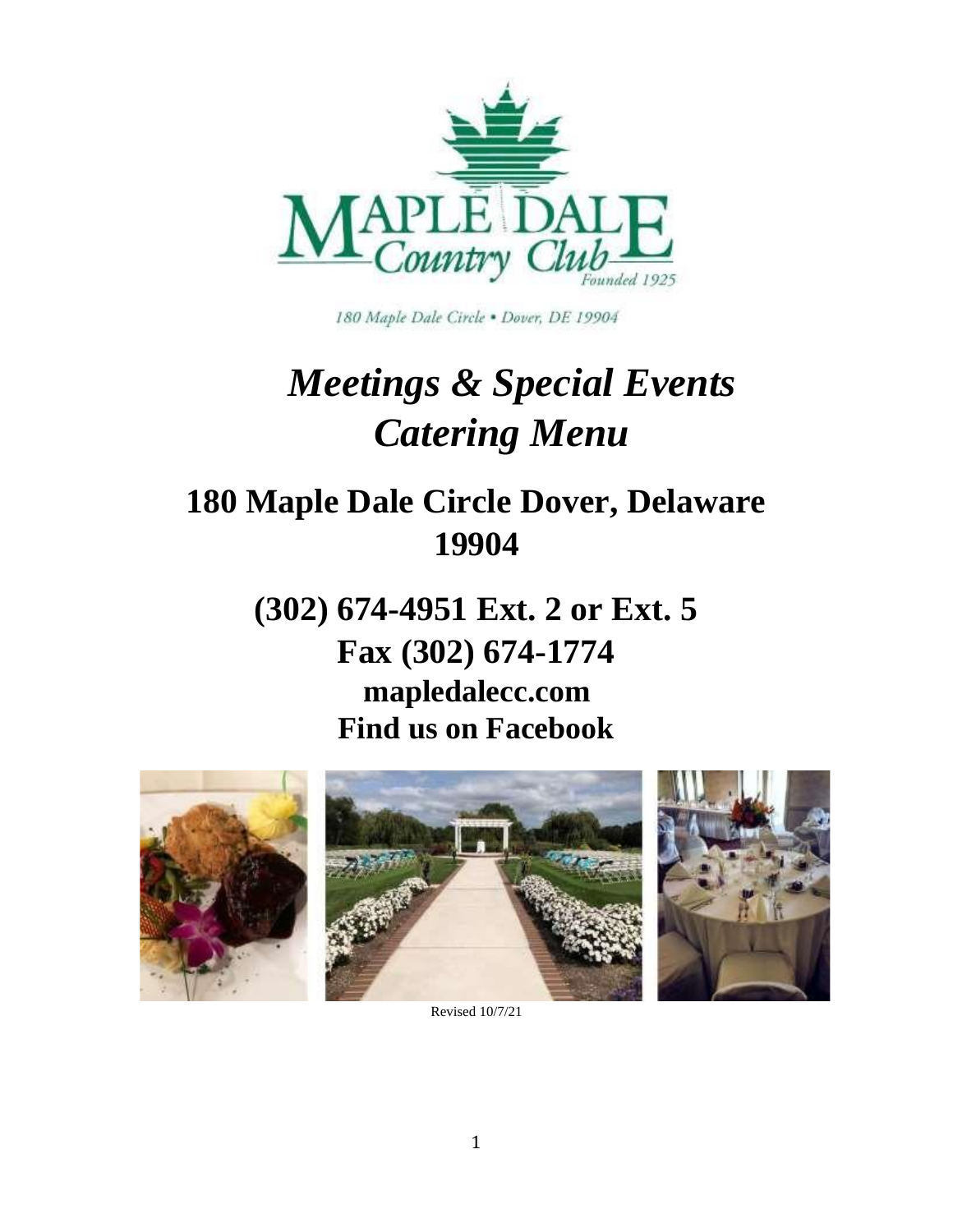# Banquet Policies, Procedures & Rental Equipment Information

Standard Conditions and General Policies

A \$250.00 non-refundable deposit is required for groups of 50 people or less to reserve dates and times requested for functions in the Boardroom, Pine Valley, Turnberry A and B, and St. Andrews Room.

All deposits are due at the time of booking your event. Deposits can be made with cash, check, or credit card.

The event must be paid in full at the conclusion of the event with check, cash, Visa, MasterCard, Discover or American Express card.

A service charge of 22% is applied to all food and beverage sales.

Maple Dale requires at least 2 weeks advance notice of menu selections and other arrangements. The person responsible for the banquet must notify the club of the exact number of guests to be served no later than (3) three business days prior to the function. The person responsible for the banquet will be charged for the guaranteed number given or, the number of people in attendance, whichever is greater. If there is an increase in number of guaranteed guests, the club needs to be notified as soon as possible.

All prices are subject to change without notice. Signed contract prices will be honored

Maple Dale Country Club does not permit any outside food or nonalcoholic or alcoholic beverages at any time with the exception of your occasion cake. A fee of fifty cents per person cake cutting fee will apply when guests bring their own occasion cake (this does not apply to wedding receptions)

Due to standard health practices, prepared leftover foods may NOT be removed from the club.

Continue next page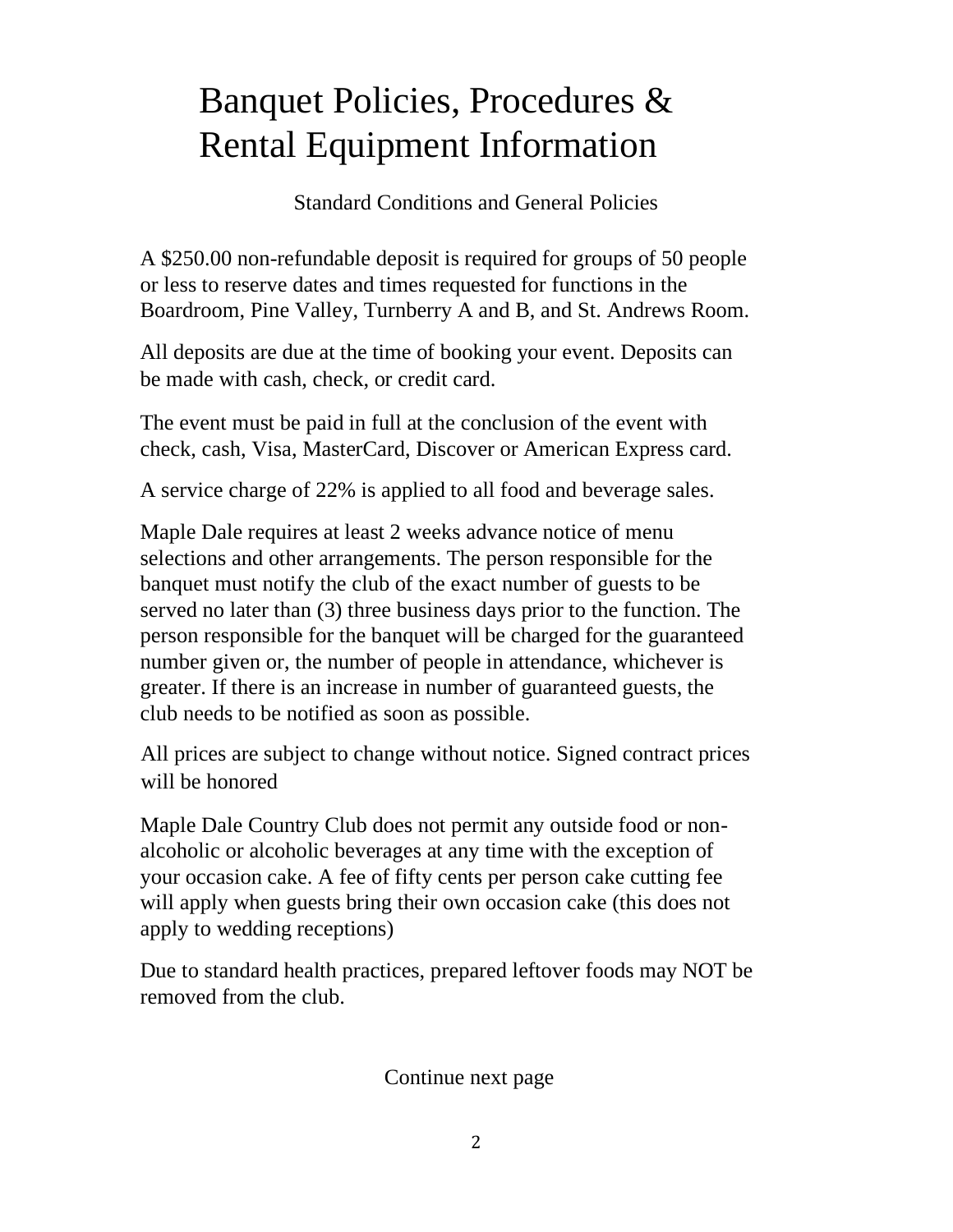The person responsible for the banquet will be held accountable for any damages of club property.

Maple Dale reserves the right to change room assignments.

Substitutions can be made for food & beverage products at the discretion of Maple Dale Country Club.

Maple Dale Staff will take care of all set up and break down.

Our 60" round tables will seat up to 8 ‐10 guests. Rectangular tables can seat 8-10 guests.

22" Tall cocktail tables are available.

The club is equipped with Wi-Fi. No password required

Large screen TV's with WIFI connections.

No tape, nails, screws or other hanging fixtures can be used to affix decorations to the walls.

Custom designed menus are available upon request.

All prices subject to change without notice

House Linens are included with the price of the food. Tablecloth & napkins colors are white, ivory,

Tent rental, additional chairs, up lighting, and linens can be rented by the person hosting the event at their expense..

Bar services will be terminated no later than 12:45 a.m. The club does not allow any alcoholic beverages to be brought into or taken out of the club by the patrons or guests.

We reserve the right to refuse service to any guest not of legal drinking age, who cannot produce proper identification to verify his/her age, or to any guest who appears to be intoxicated. The customer is liable for their guest's safety.

All State Alcohol laws and regulations apply. Guests in violation of state alcohol laws and regulations or any alcohol policies set forth by Maple Dale Country Club will be asked to leave club property.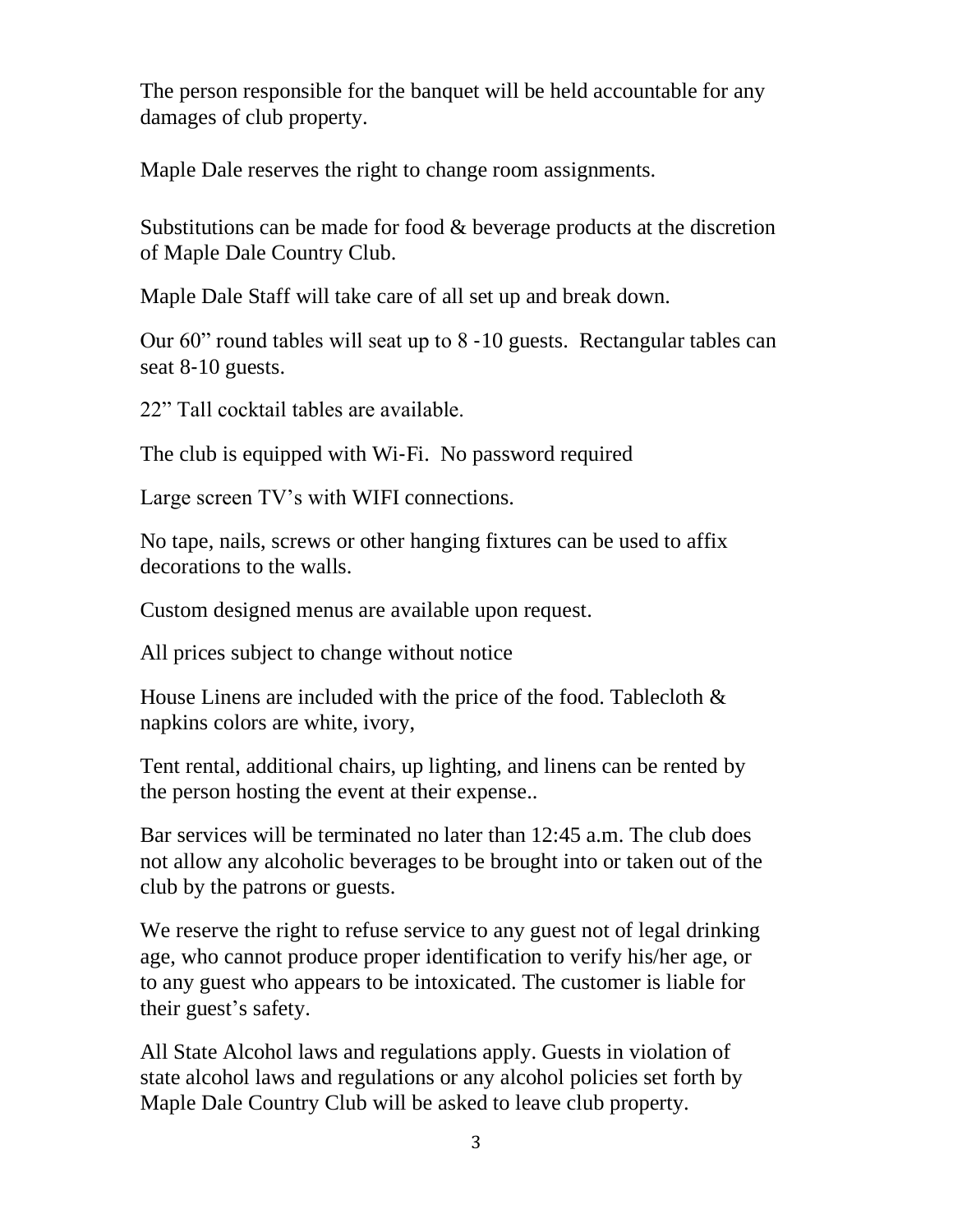# **Room Rental Fees and Capacities**

Room rental fees applies to any event that does not have food and beverage that equal the amount of the listed room rental fees.

#### **ST. ANDREWS BALL ROOM \$2000.00**

Windows overlooking the golf course with patio, neutral décor accommodates up to 180 guests at rounds of 8. Accommodates 300 guests for cocktail receptions.

#### **ST. ANDREWS ROOM \$1000.00**

Windows overlooking the golf course with patio. Accommodates up to 90 guests at rounds of 8. Accommodates 130 guests for cocktail receptions.

#### **TURNBERRY A and B Room \$500.00.**

Accommodates 50 guests at rounds of 8. Accommodates 75 theater style. Accommodates 80 guests for cocktail receptions

#### **TURNBERRY A or B as separate rooms \$150.00.**

Accommodates 24 guests at rounds of 8.

#### **PINE VALLEY ROOM \$150.00.**

Cozy, intimate room with fireplace, wet bar and patio. Accommodates 40 guests at rounds of 8. Accommodates 50 guests for cocktail receptions with limited seating.

#### **BOARD ROOM \$100.00**

Accommodates 14 guests with conference style seating.

#### **TERRACE \$500.00**

Perfect for outdoor ceremonies and parties

#### **OTHER FEES & CHARGES**

Dance Floor set up fee -\$150.00 Coat Room Attendant‐ \$50.00 each attendant Wedding Ceremony \$800- includes white ceremony chairs Cake Cutting Fee - .50 per person.

### **Audio Visual & Other Equipment**

Projection Screen – No Charge - LCD‐Projector– \$25.00 - CD Player \$25 TV‐ \$50.00 - Flip Chart with pad \$35.00 - Staging \$40 per section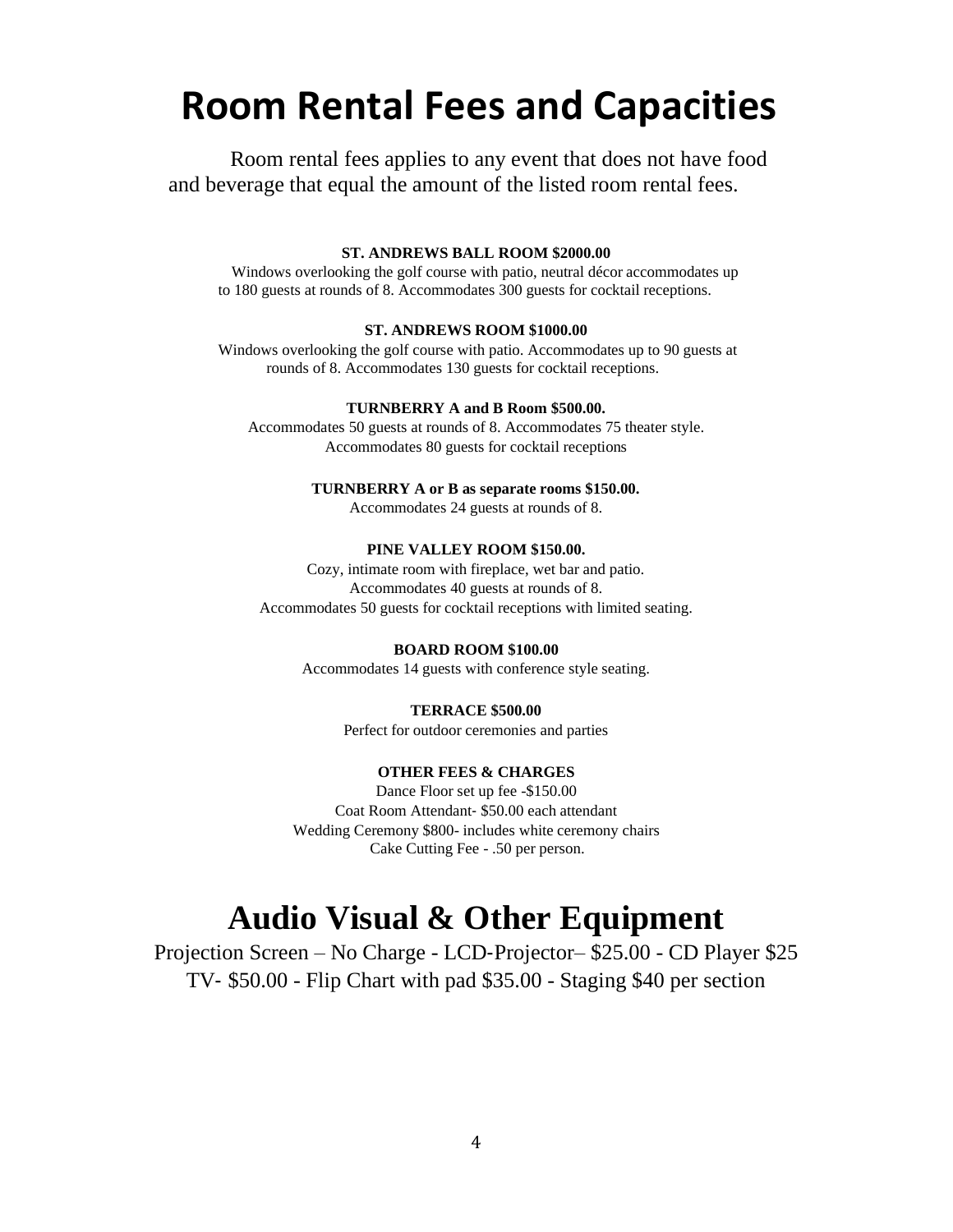# **Breakfast Section**



# **Plated Breakfast**

Available from 7:00 am to 10:00 am

Scrambled Eggs with choice of Bacon or Sausage,

Hash Browns and Buttermilk Biscuits with Assorted Jellies.

Includes Regular and Decaf Coffee and Assorted Juices \$10.50

Add choice of Waffle or Pancakes \$11.95

Traditional Eggs Benedict \$13.25

Poached Eggs and Canadian bacon on a Toasted English muffin served with Hollandaise Sauce, Served with Sliced Tomatoes and Hash Browns. Includes Regular and Decaf Coffee, and Assorted Juices.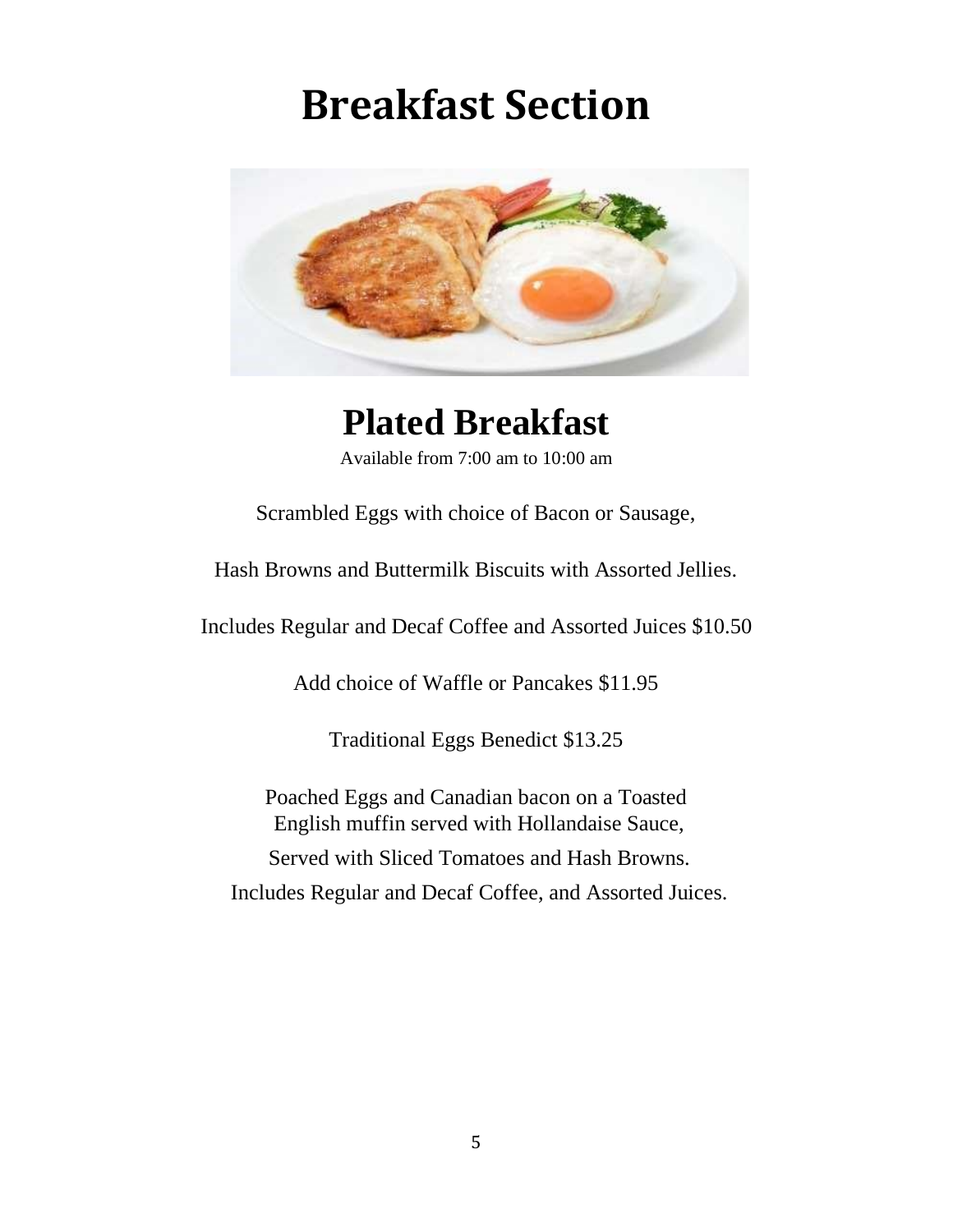## **Buffet Breakfast**

Pricing per person

**Continental** \$11.00

Assorted Danishes and Mini Muffins, Freshly Cut Seasonal Fruit.

Includes Regular and Decaf Coffee.

**Rise and Shine** \$13.95

Freshly Cut Seasonal Fruit, Assorted Fruit Danishes and

Pastries, Scrambled Eggs, Choice of Bacon and Sausage and Choice of

Roasted Potatoes or Hash Browns, Buttermilk Biscuits and Assorted Jellies.

# **MDCC Brunch**

From 10:00 am to 2:00 pm

\$22.50 per person

Assorted Fresh Juices, Seasonal Fresh Fruit, Scrambled Eggs,

Fried Potatoes, Onions & Peppers, Bacon, Sausage, Assorted Danish and

Bagels served with Cream Cheese and Honey Butter, Waffles

served with Butter and Warm Maple Syrup.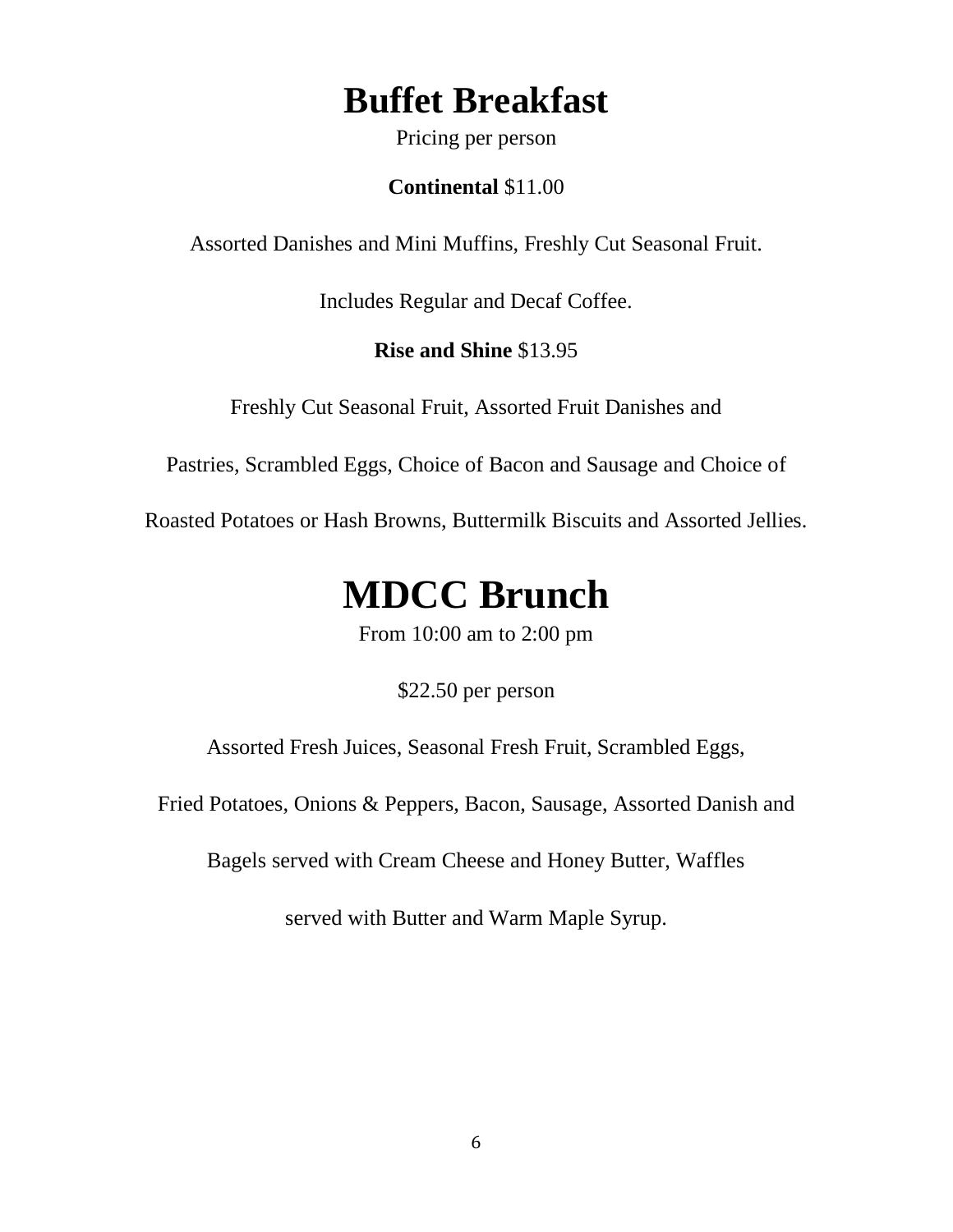

# **Breakfast Enhancements**

Enhancements can be added to any of the above Breakfast or Brunch Options. Priced per person.

**Assorted Yogurt and Granola** \$3.50

### **Buttermilk Biscuits & Sausage Gravy** \$3.50

**Eggs Benedict** \$5.95

### **Buttermilk Pancakes with Warm Maple Syrup** \$4.50 **Add Strawberries, Blueberries or Bananas** \$2.50

### **Prices subject to change without notice Waffles with Warm Maple Syrup** \$4.50

Add Strawberries, Blueberries or Bananas add \$2.50

**Omelet Station** \$8.50 *Includes the following: cheddar cheese, onions,ham, tomatoes, bell peppers and mushrooms* 

**Cinnamon Buns** \$4.00

**Assorted Muffins** \$3.75

**Assorted Fruit Danish** \$3.95

**Assorted Mini Bagels** \$3.50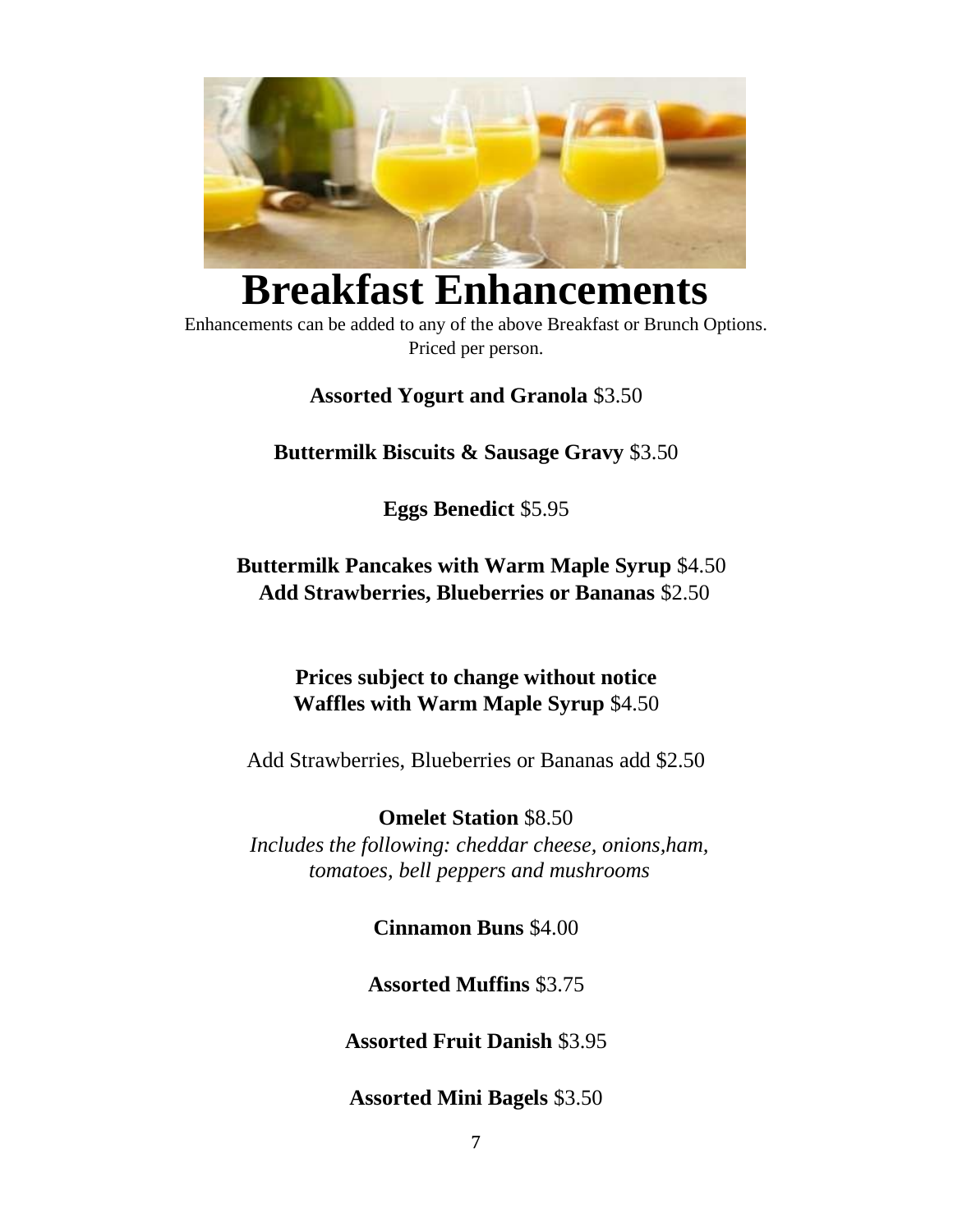**Assorted Scones** \$3.25 Choice of blueberry, apple cinnamon &white chocolate cranberry

**Crispy Bacon or Sausage Link**s \$4.00

**Fried Potatoes & Onions or Roasted Rosemary Potatoes** \$3.00

**Regular & Decaf Coffee, Hot or Iced Tea** \$2.75 (free refills)

**Assorted Juices** \$3.95

# **Lunch Section**



**Continue on next page**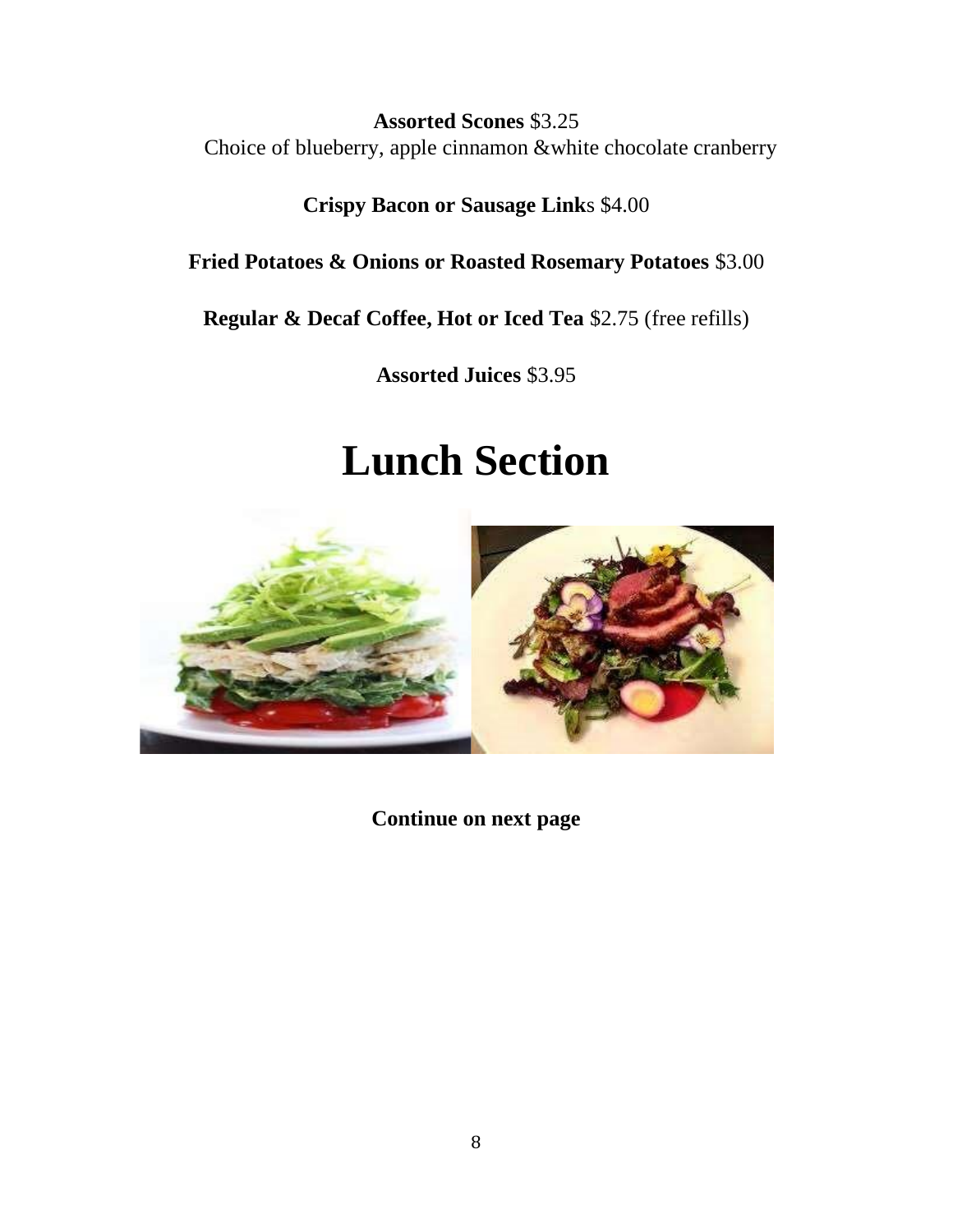

Available from 11:00 am to 3:00 pm

# **Trio Salad**

Available from 11:00 am to 3:00 pm Price Includes Fresh Baked Rolls, Butter, Coffee, Tea, & Lemonade Bountiful mixed greens topped with fresh made Albacore Tuna House made Chicken & Egg Salads served with season fruit cup **\$14.95**

# **Granny Smith Salad**

Mixed greens topped with slices of granny smith apples, walnuts, sundried cranberries & goat cheese. Choice of:

**Grilled Chicken \$14.00 Grilled Shrimp \$ 16.00 Grilled Wild Salmon\$16.00** 

# **Maple Dale Pineapple Boat \$ 15.00**

A quarter of a sweet pineapple served with a choice of Chicken or Albacore Tuna Salad

# **Cobb Salad**

**Bountiful mixed greens topped with avocado, red onions, sliced eggs, tomatoes & crumble bleu cheese with choice of: Grilled Chicken \$14.00 Grilled Shrimp \$ 16.00 Grilled Wild Salmon \$16.00** 

### **Add One Dessert: \$3.50**

Choice of Apple or Cherry Cobbler - Apple Pie - Cherry Pie Coconut Cream Pie - Chocolate French Silk Pie - Chocolate Cake – Carrot Cake - White or Dark Chocolate Mousse - Brownies - Assorted Cookies – Lemon Bars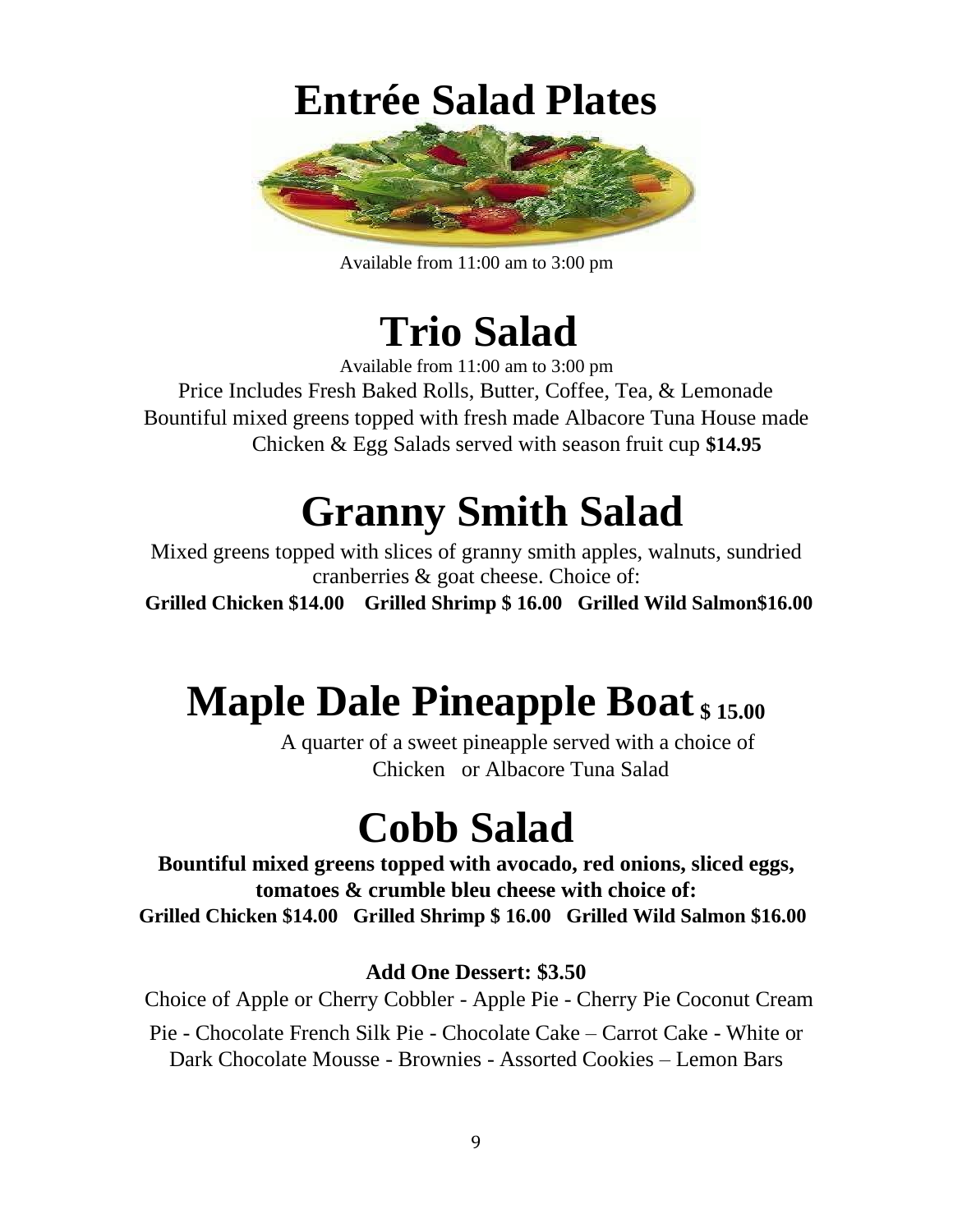

**Plated Lunches** 

Pricing Per Person

Includes Petite House or Caesar Salad, One Vegetable & Starch, Rolls, Butter, Regular & Decaf Coffee, Tea & Lemonade

**Pasta Primavera** \$15.95

Rigatoni Pasta with assorted vegetables with your choice of Alfredo or Vodka Sauce

**Add Grilled Chicken** \$19.00

**Add Grilled Shrimp** \$21.00

**Breast of Chicken** \$17.50 Topped with your Choice of Masala or Champagne Sauce

> **One Jumbo Lump Crab Cake** \$26.00 Served with Homemade Tartar Sauce

**Wild Salmon** \$18.00 Pan Seared with a Lemon Herb Cream Sauce

**Three Crab Stuffed Jumbo Gulf Shrimp with a Lobster Sauce** \$33

**Sliced Pork Loin** \$18.95 Choice of Bourbon Glaze – Madeira Wine and Mushroom Sauce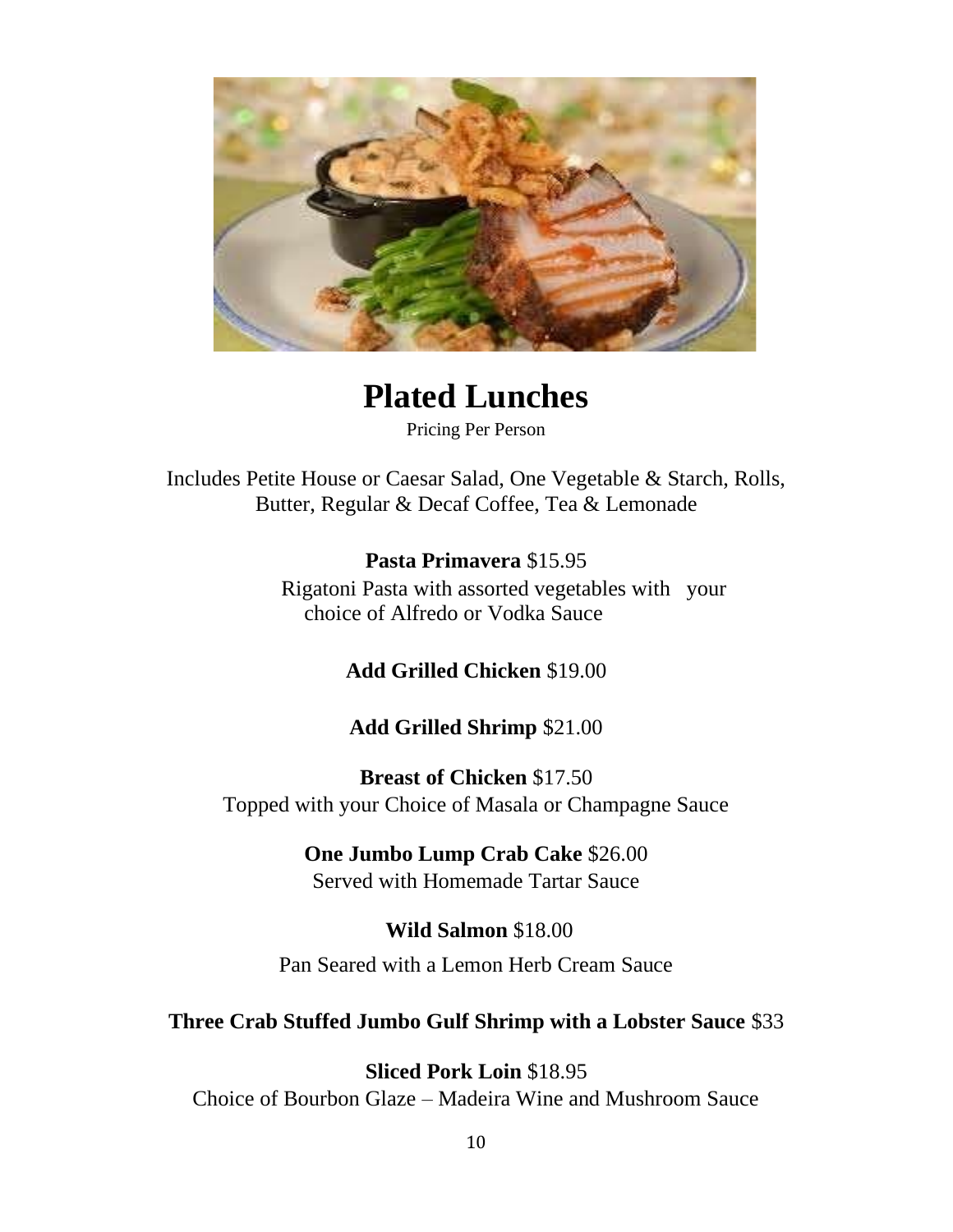### **8oz. Grilled Certified Angus Sirloin Steak** \$25.95 Topped with a Roasted Shallot Demi Glaze Sauce

### **4oz. Certified Angus Filet of Beef** \$24.00 Topped with a Merlot Reduction

### **Honey Thyme Glazed Roasted Pork Loin** \$17.95

**Chicken Bruschetta** \$23.95 Fresh Mozzarella, Tomatoes & Basil

**Chicken Francaise** \$\$23.00 Egg Dipped with Lemon & White Wine Breurre Blanc

### **Add One Dessert: \$3.50**

Choice of Apple or Cherry Cobbler - Apple Pie - Cherry Pie Coconut Cream Pie - Chocolate French Silk Pie - Chocolate Cake – Carrot Cake - White or Dark Chocolate Mousse - Brownies - Assorted Cookies – Lemon Bars

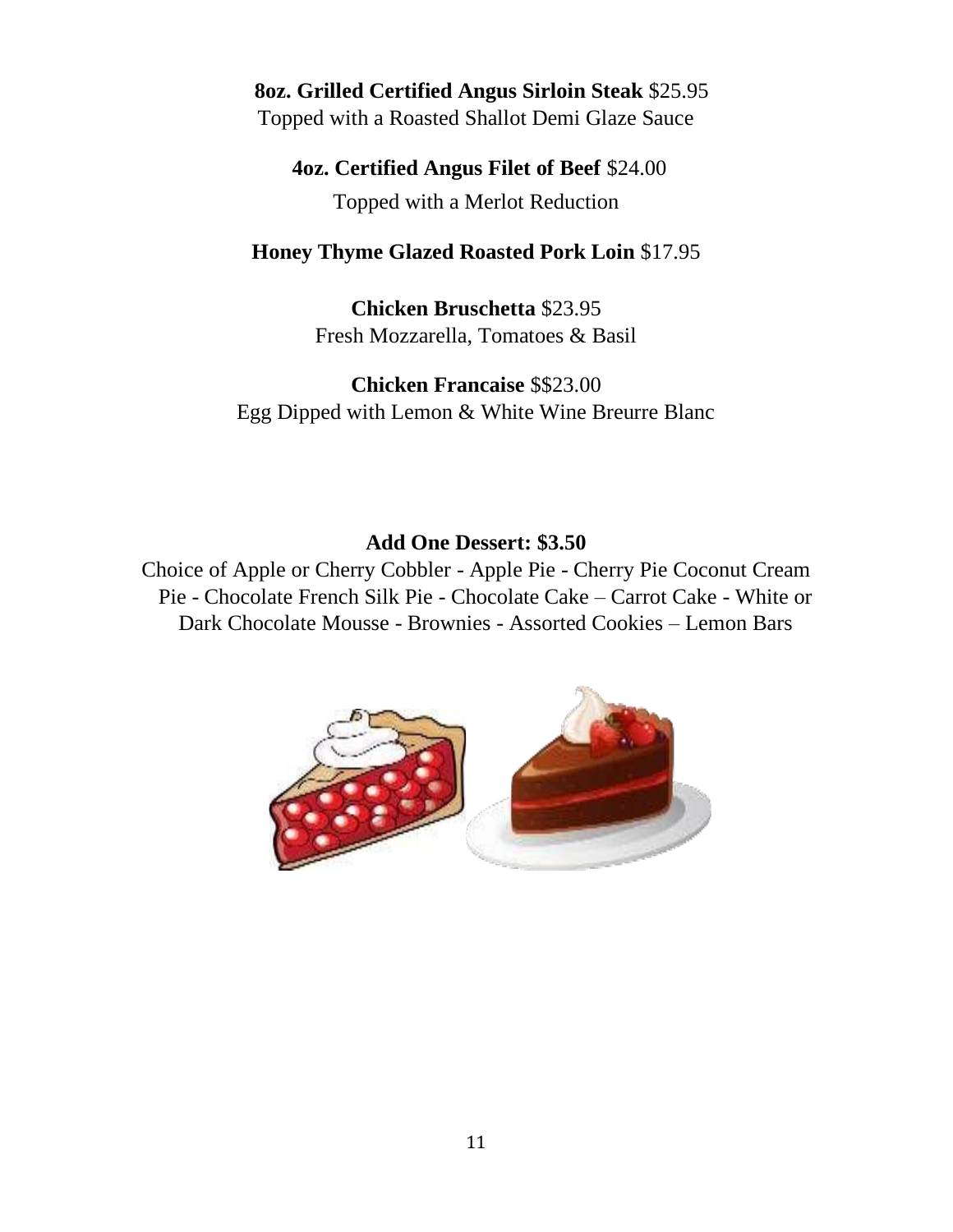

## **Vegetarian Plates**

### **Angel Hair Pasta** \$24.00

Served with Tomatoes, Portobello Mushrooms, Capers, Lemons,

Fresh Herbs & Grated Parmesan Cheese

**Grilled Ratatouille** \$26.00

House made Marinara Sauce Drizzled with Aged Balsamic Reduction

**Pasta Primavera** \$21.95

Fresh Vegetables, Penne Pasta with choice of Marina or Alfredo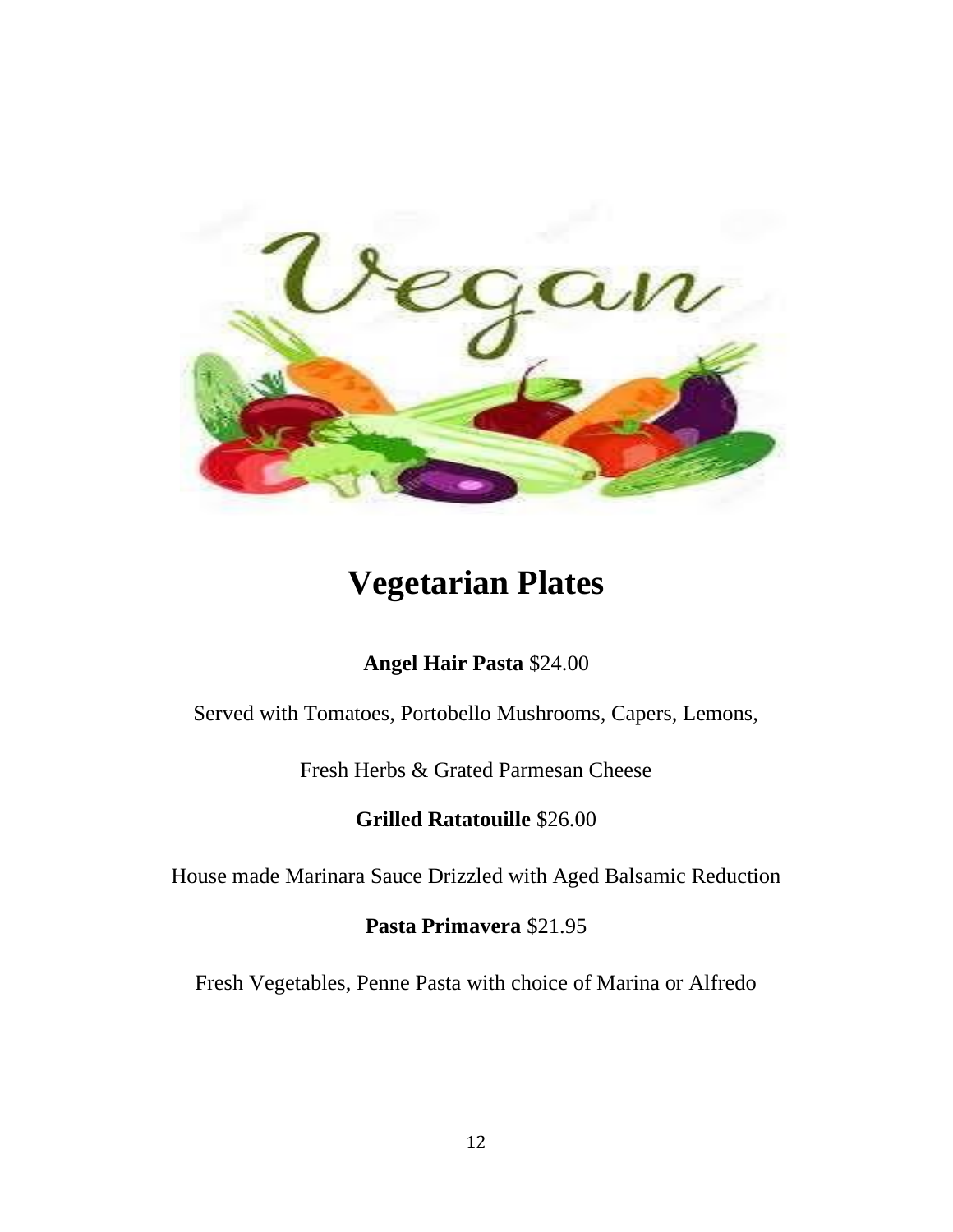

*All Buffets* 

Lunch Served from 11:00 am to 3:00 pm Dinner Served from 5:00 pm to 9:00 pm

### Pricing Per Person **Maple Dale Country Club Classic Lunch or Dinner**

### **One Entrée \$27.00 - Two Entrée \$32.00 - Three Entrée \$37.00**

Includes Choice of Soup Du jour or Petite Salad Bar with choice of Two Dressings and one Vegetable, one Starch Selection served with Fresh Baked Rolls, Butter, Coffee, Tea & Lemonade Continue next page **Additional Side of Vegetable or Starch \$2.50 each** 

**Vegetable & Starch Selection located on page 16** 

**Soup Selections on Page 17** 

**Continue next page**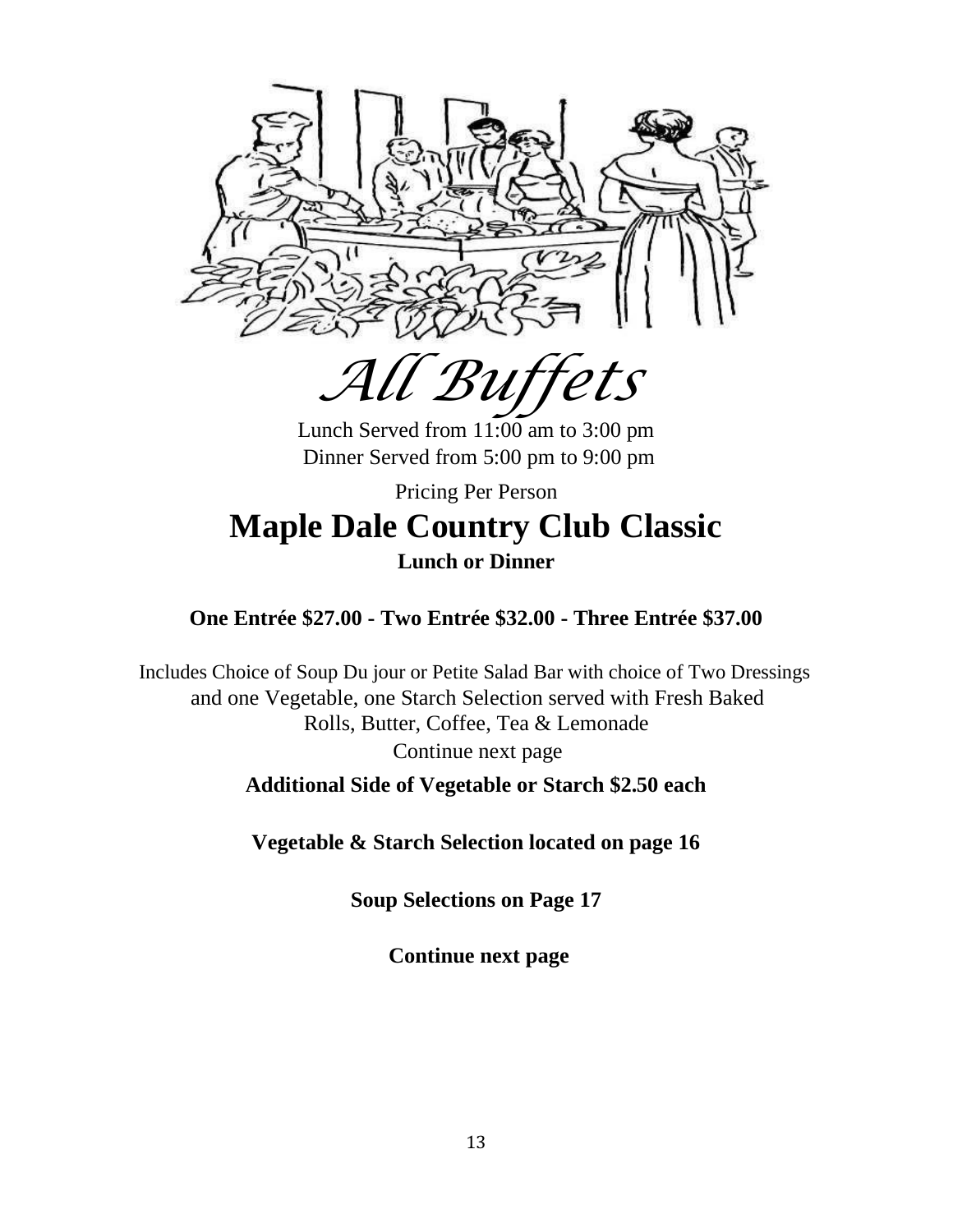### **Entrées**

### **Pasta Primavera**

**Breast of Chicken** 

Topped with your choice of *Marsala, Parmesan Crust, Cream or Champagne Sauce* 

**Grilled or Broiled Filet of Atlantic Wild Salmon with Shrimp Sauce** 

**Pan Seared Flounder** 

**Sliced Pork Loin with Apple Demi Glaze** 

**Sliced Roast Beef Au-jus** 

**Certified Angus Tenderloin Beef Tips** 

**Homemade Meatloaf** 

**Herb Baked Chicken - Southern Fried Chicken – BBQ Chicken Vegetable or Meat Lasagna** 

> **Chicken Cordon Bleu Turkey and Gravy Honey Baked Ham with Pineapple Sauce**

> > **Add One Dessert: \$3.50**

Choice of Apple or Cherry Cobbler - Apple Pie - Cherry Pie Coconut Cream Pie - Chocolate French Silk Pie - Chocolate Cake – Carrot Cake - White or Dark Chocolate Mousse - Brownies - Assorted Cookies – Lemon Bars

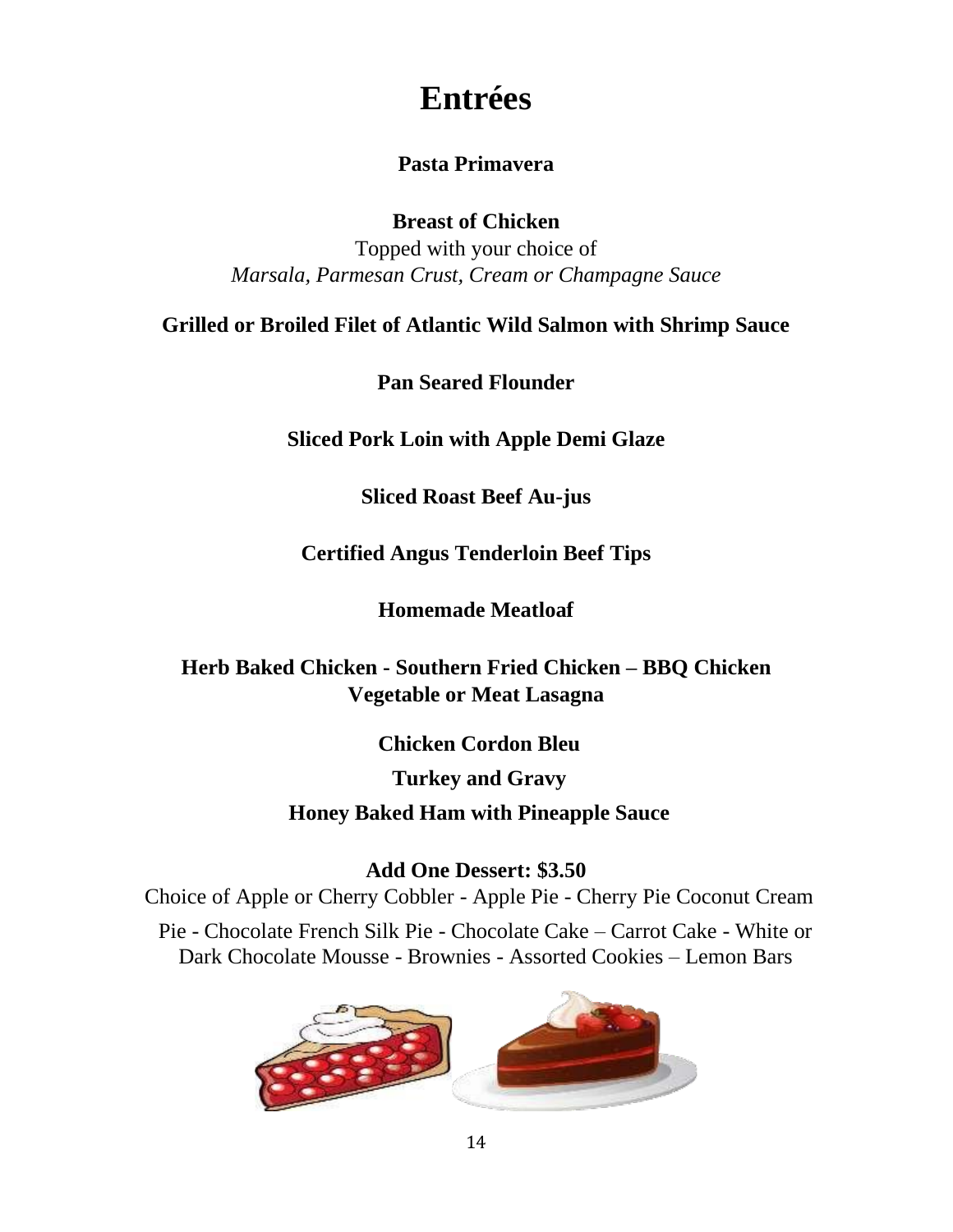# **All American Buffet**

**Choose One Entree: \$26.95 Choose Two: Entrees \$29.95 Choose Three Entrees \$32.95 Minimum of 25people** 

**Add a petite House Salad Bar with choice of Two Dressings or Caesar Salad with Caesar Dressing** 

**Entrees'**  Pulled Pork with BBQ Sauce - Pulled Chicken with BBQ Sauce

Salisbury Steak with Brown Gravy - Beef Pot Roast - Chicken Pot Pie

**Choose Two Sides:**  Mac & Cheese - Steamed Herb Red Potatoes Mashed Potatoes & Gravy

Homemade Potato Salad - Homemade Pasta Salad - Baked Beans

**Choose One Vegetable:**  Green beans & Carrots - Corn on the Cob - Mixed House Vegetables

Includes Fresh Baked Rolls & Butter

Coffee-Tea-Lemonade

**Add One Dessert: \$3.50 Choice of** Apple - Cherry Cobbler – Apple – Cherry - Coconut Cream Pie

Chocolate Cake – Carrot Cake -Brownies - Assorted Cookies – Lemon Bars

**Add a Cup of Homemade Soup** \$5.00 (See Page 17)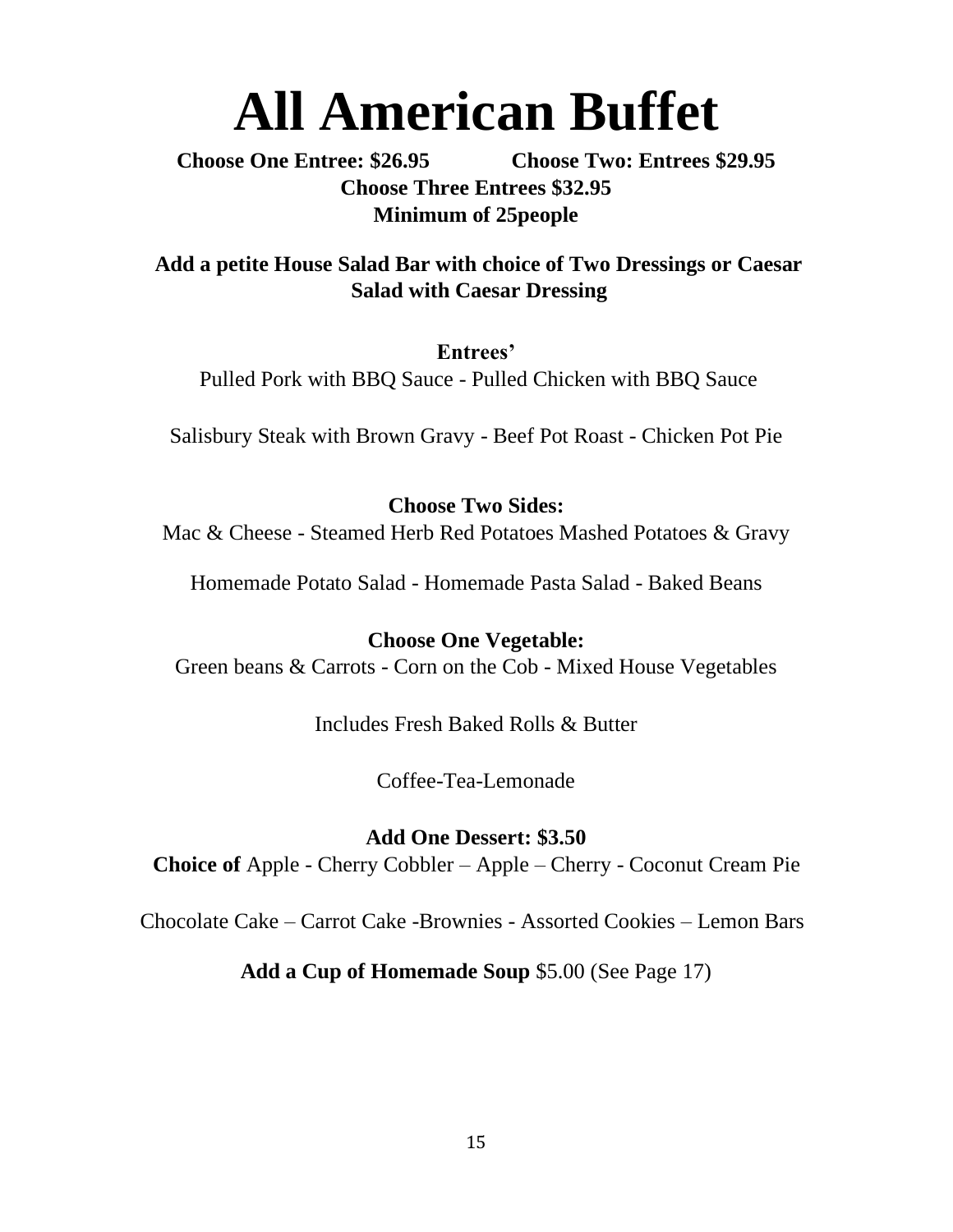

### **Choose One Entrée: \$26.95 Choose Two Entrees: \$30.95 Choose Three Entrées: \$34.95 Minimum of 25people**

Fried Shrimp - Fried Coconut Shrimp

Fried Oysters - Fried or Broiled Fish

Choose One: Flounder, Cod or Baked Wild Salmon

Add Herb Baked Chicken or Beef Tips and Rice for an additional item \$5.00 per person

Choose Two: Homemade Cole Slaw, Potato Salad, Vegetable Salad

Choose One: Hushpuppies or Corn Muffins

Coffee-Tea-Lemonade

**Add a Cup of Homemade Soup** \$5.00 (See page 17)

**Add One Dessert: \$3.50** 

**Choice of** Apple, Cherry Cobbler -Apple, Cherry or Coconut Cream Pie Chocolate Cake – Carrot Cake -Brownies - Assorted Cookies – Lemon Bars

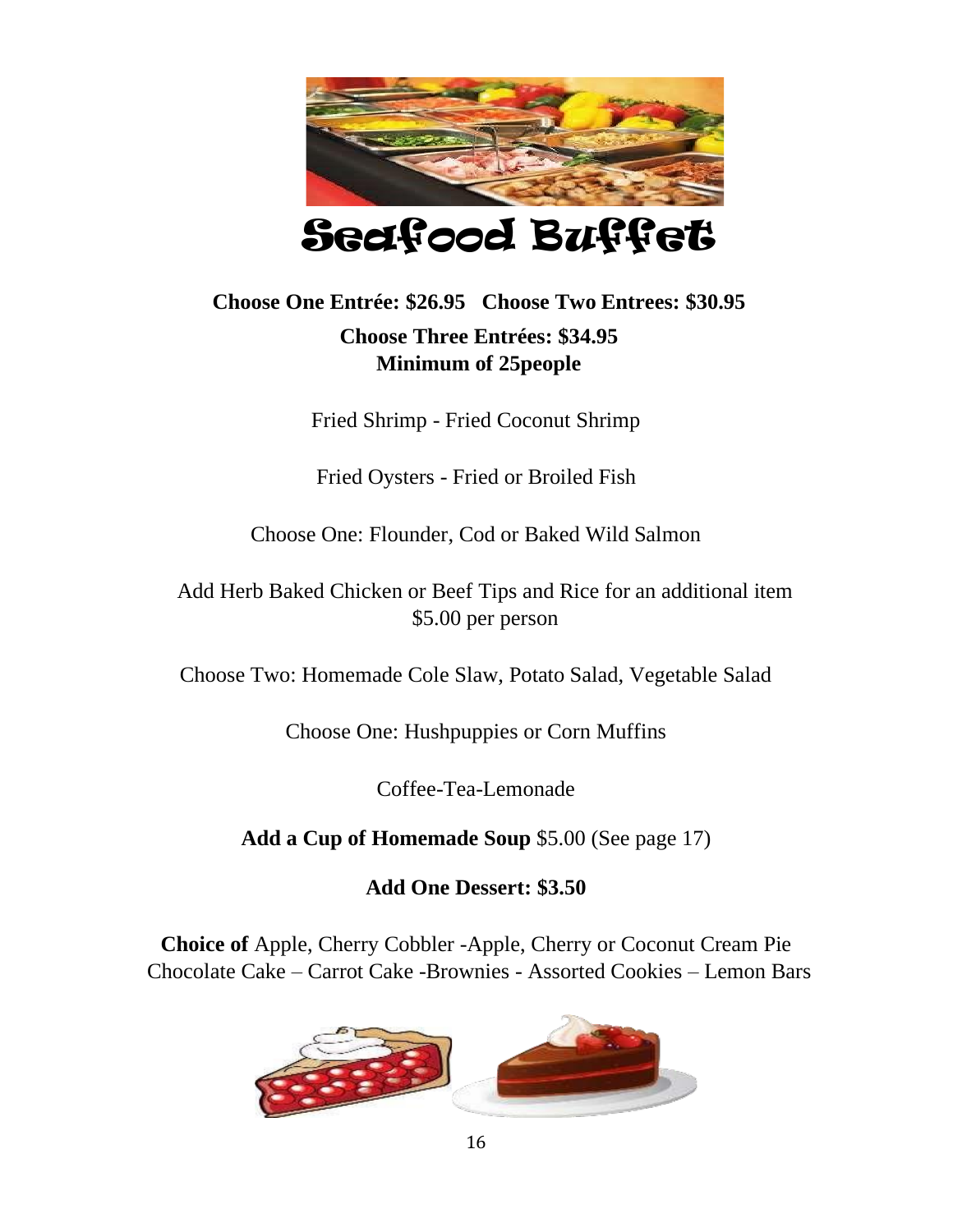

## **Starches**

### **Au**‐**Gratin Potatoes – Butter and Herb New Potatoes – Twice Baked Potato - Fingerling Potatoes - Baked Potato – Baked Sweet Potato**

**Steamed or Roasted Red Bliss Potatoes – Risotto** 

**Homemade Mashed Potatoes** 

**Homemade Mashed Sweet Potatoes** 

**Homemade Macaroni & Cheese – Wild Rice Blend** 



**Steamed Vegetables Asparagus Spears – Broccoli – Green Beans** 

**Green Bean Almondine – Pecan and Honey Baby Carrots** 

**Seasonal Vegetable Medley (Squash, Zucchini, Carrots & Peppers)** 

**Sugar Snap Peas – Snow Peas**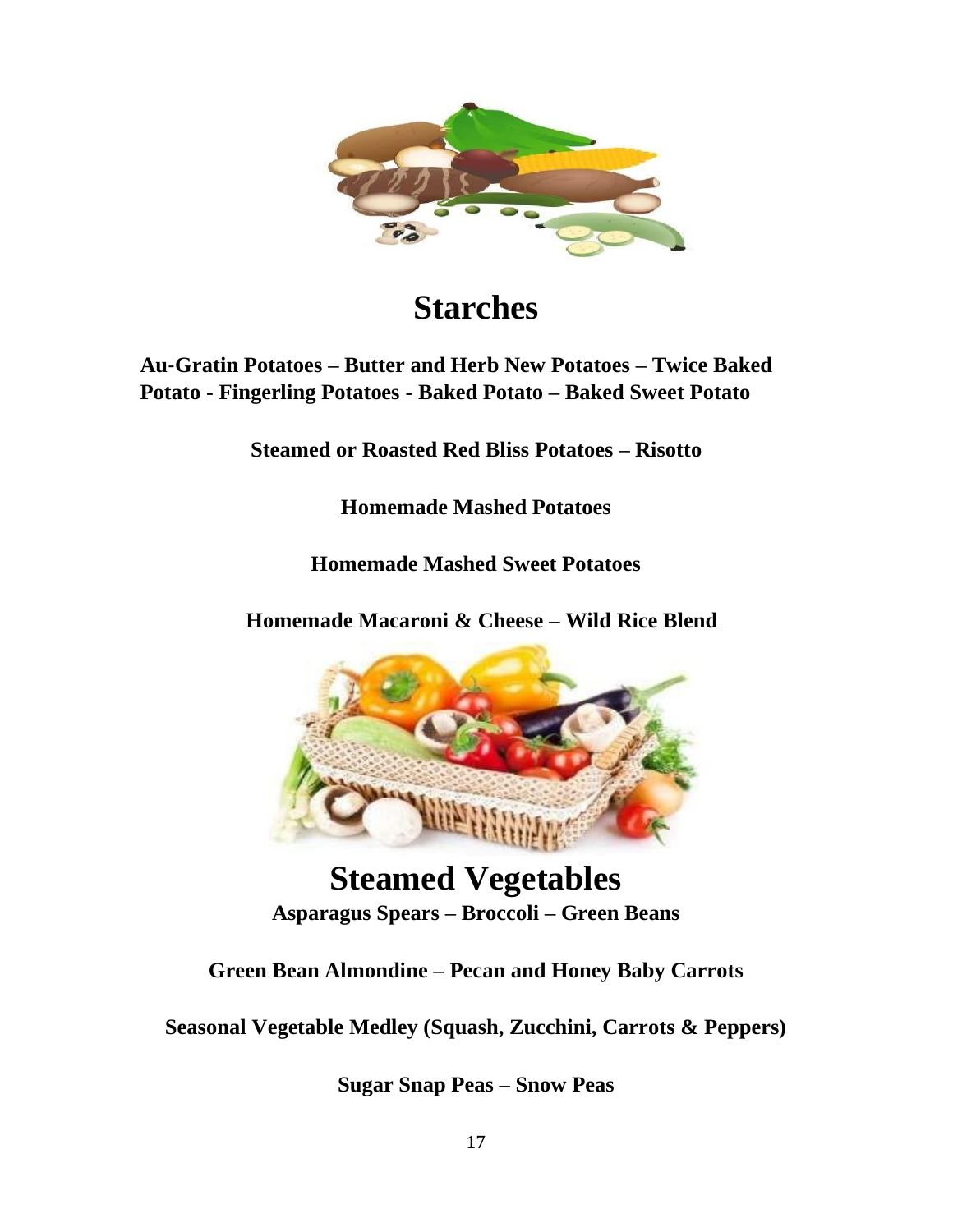

### **Homemade Soups**

\$5.00 cup **Broccoli and Cheddar - Cream of Mushroom - Cream of Asparagus** 

**French Onion – Minestrone - Tomato Basil with Parmesan Crostini** 

**Beef Barley - Beef Vegetable - Navy Bean and Ham** 

**Cream of Chicken with Wild Rice – Chicken Noodle – Chicken & Pasta** 

**Chicken & Rice – Roasted Butternut Squash** 

### **Homemade Seafood Soups \$6.00**

**New England Clam Chowder - Maryland Crab -Cream of Crab**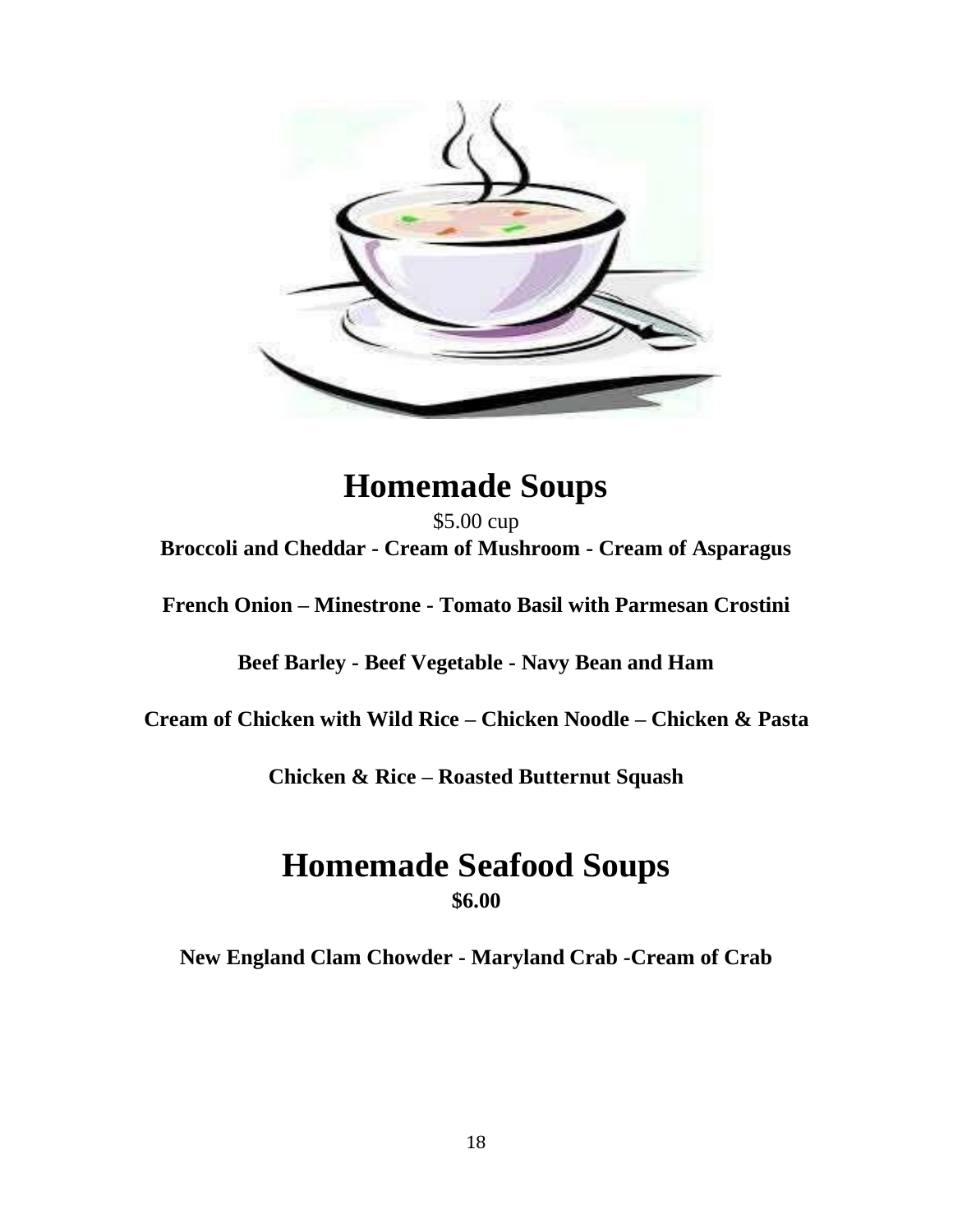

### **Deli Corner Lunch or Dinner \$18 per person**

*Choose One:*  House Salad Bowl with Condiments and Two Dressings, or Caesar Salad with Caesar Dressing

Seasonal Fresh Fruit Salad

*Choice of One*: Homemade Potato Salad, Macaroni Salad, Pasta Salad, Vegetable Salad or Cole Slaw

Assorted Meats: Roast Beef, Ham, & Turkey Assorted .Cheeses, Breads & Condiments

Assorted Bags of Chips

Assorted Home baked Cookies

Coffee, Tea & Lemonade

Add Homemade Chicken or Tuna Salad **\$ 3.00** 

Add a Cup of Non Seafood Homemade Soup **\$5.00 (See page 17)** 

Add One Dessert: **\$3.50** 

**Choice of** Apple, Cherry Cobbler -Apple, Cherry or Coconut Cream Pie

Chocolate Cake – Carrot Cake -Brownies - Assorted Cookies – Lemon Bars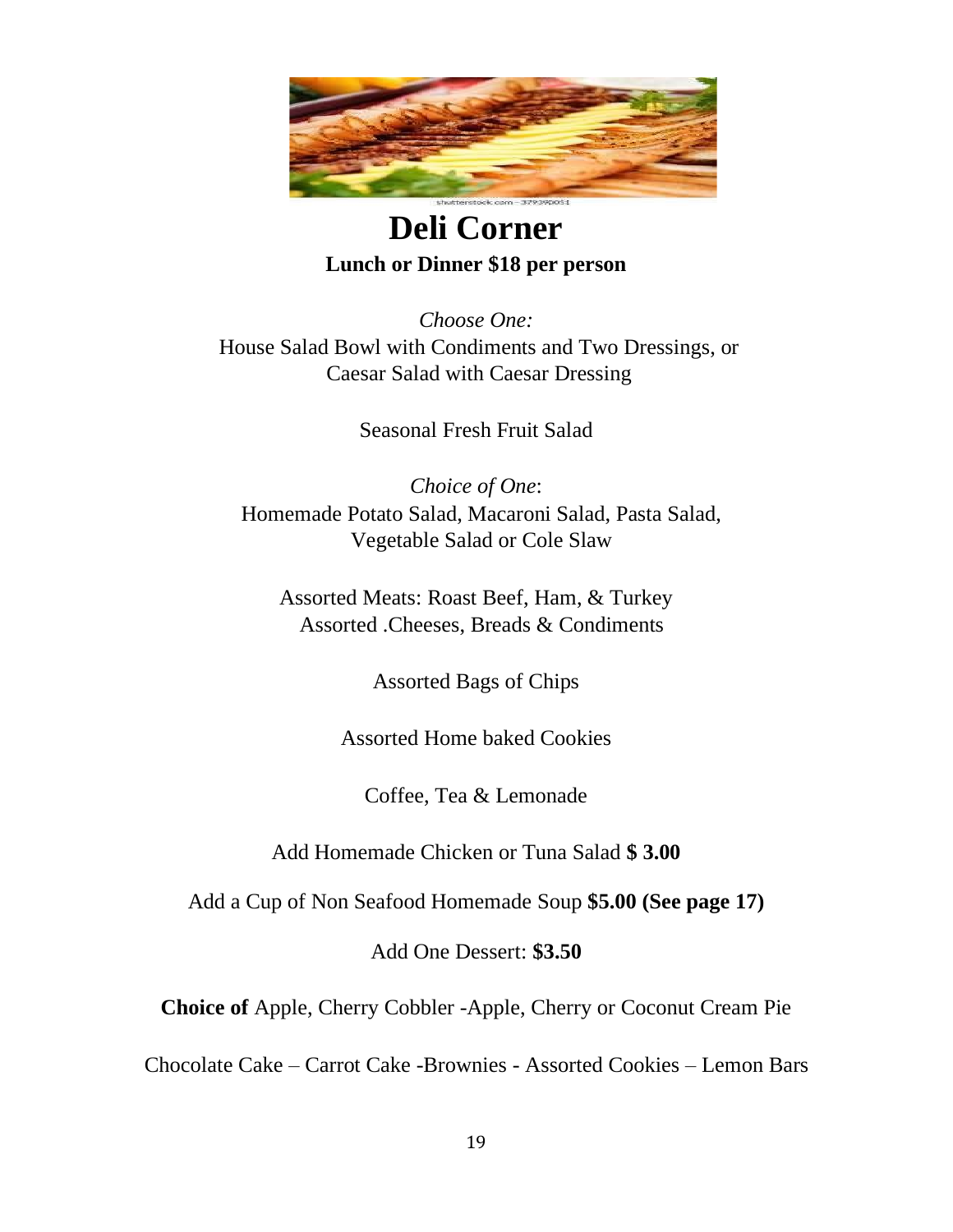

### **Backyard Barbeque Lunch or Dinner \$25.00 per person**

Petite House Salad Bar with Choice of Two Dressings

Choose Two: Homemade Potato Salad, Vegetable Salad, Macaroni Salad and Homemade Cole Slaw

> *Choice of Two Meats:*  Fried Chicken, Grilled Breast of Chicken, Hamburgers,

Hot Dogs, Pulled Pork with BBQ sauce, Pulled Chicken with bbq sauce or Continue next page Sliced Brisket with BBQ sauce on side

### **Add Pork Ribs with BBQ sauce for an additional \$6.50**

**Choose Two:** Baked Beans, Corn on the Cob & Homemade Mac & Cheese

Assorted Breads,

Desserts Include Cookies & Brownies

Beverages Included: Coffee, Tea & Lemonade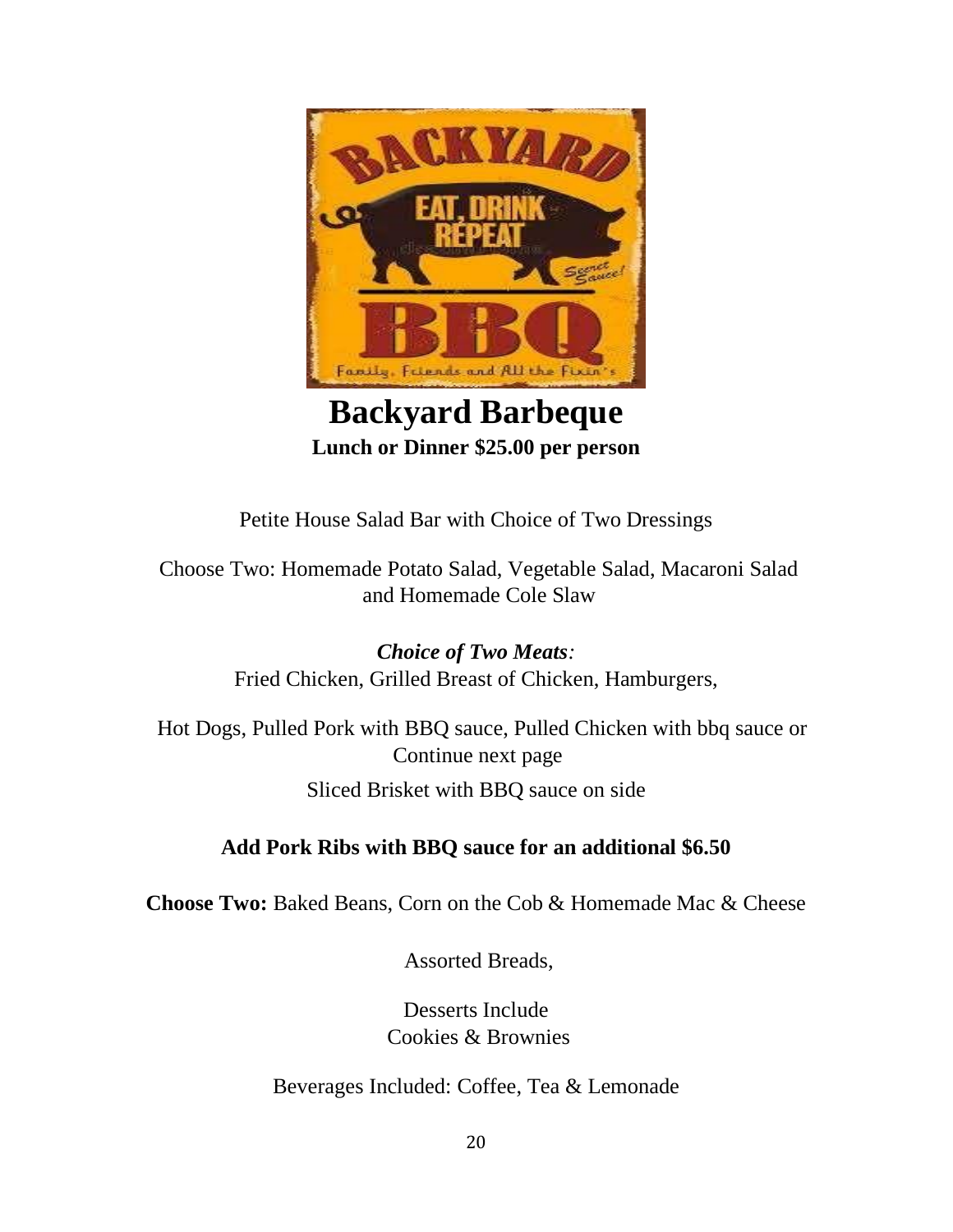

stutterstock.com + 367079213

### **Italian Buffet Lunch or Dinner \$25.00 per person**

Petite House Salad Bar with Choice of Two Dressings Or Caesar Salad with Caesar Dressing

Choose one: Freshly Baked Vegetarian or Meat Lasagna

Ziti and Spaghetti Pasta

Italian Sausage with Peppers & Onions

Freshly Baked Breadsticks

Beverages Include Coffee/Tea/Lemonade

### Dessert

Choose one: Assorted Cookies, Tiramisu or Cannoli

*Additional Entrée - Choose One: Chicken Parmesan or Chicken Cacciatore add \$6.00 per person Additional Starch or Vegetable add \$2.50 per person (see pages 17*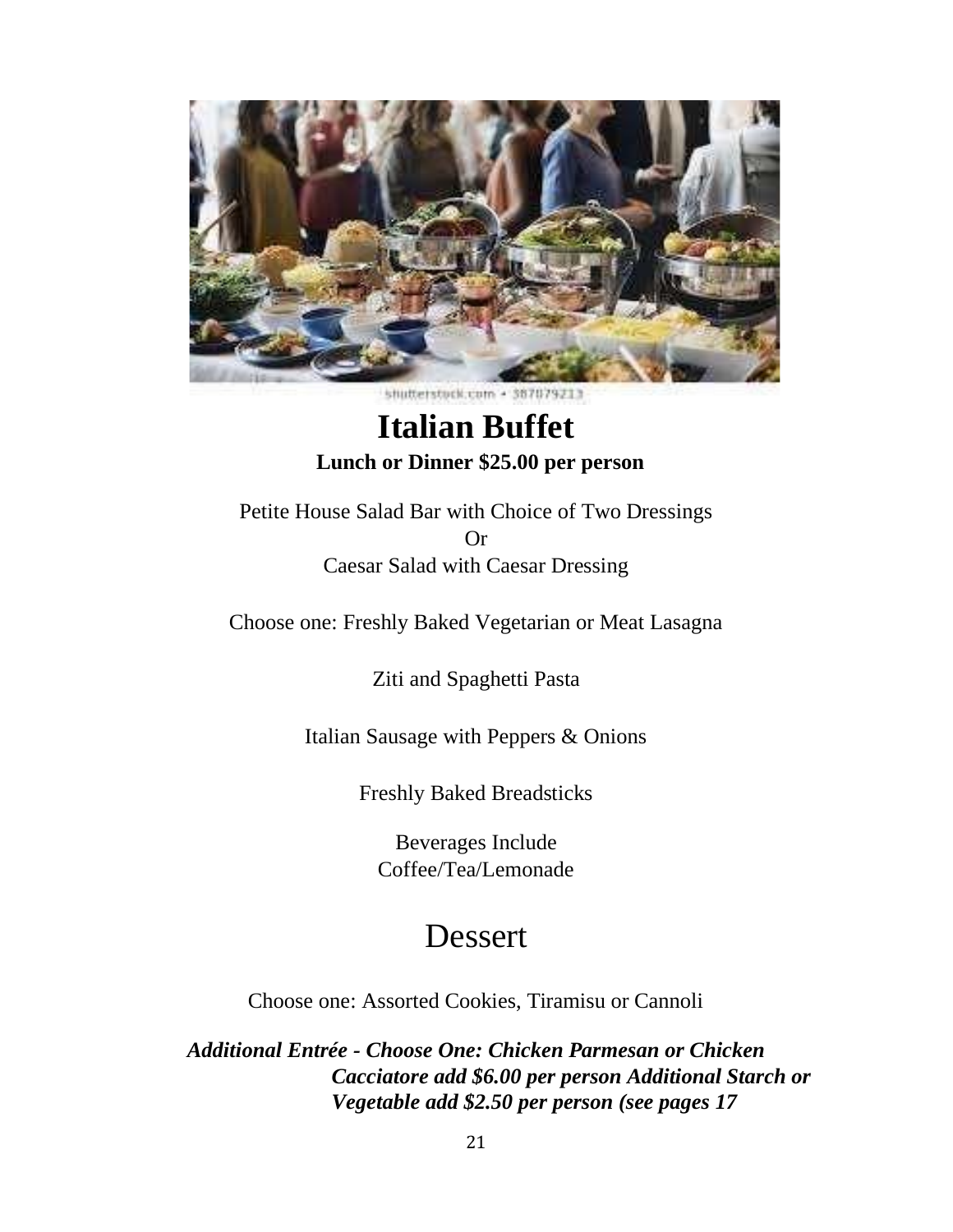## **Plated Entrée Selections**

**Available at 5:00 pm - Pricing Per Guest** 

Includes: **House Salad with Choice of Two Dressing's or Caesar Salad with Caesar Dressing** 

**Choice of one Vegetable & Starch (See page16** 

**Rolls, Butter, Coffee, Tea & Lemonade** 



gg74837403 GoGraph.com *All our beef is Certified Angus Beef* 

**Certified Angus Prime Rib of Beef** \$33.00 Served with Au-jus

**8oz. Sliced Certified Angus Roast Beef Tenderloin** \$36.00 Topped with Bordelaise Sauce

> **6 oz. Certified Angus Filet Mignon** \$29.00 Topped with Peppercorn Sauce

**8 oz. Certified Angus Sirloin of Beef** \$25.95 Topped with Merlot Sauce

**12 oz. Certified Angus Beef Strip Steak** \$34.00 Topped with Herb Butter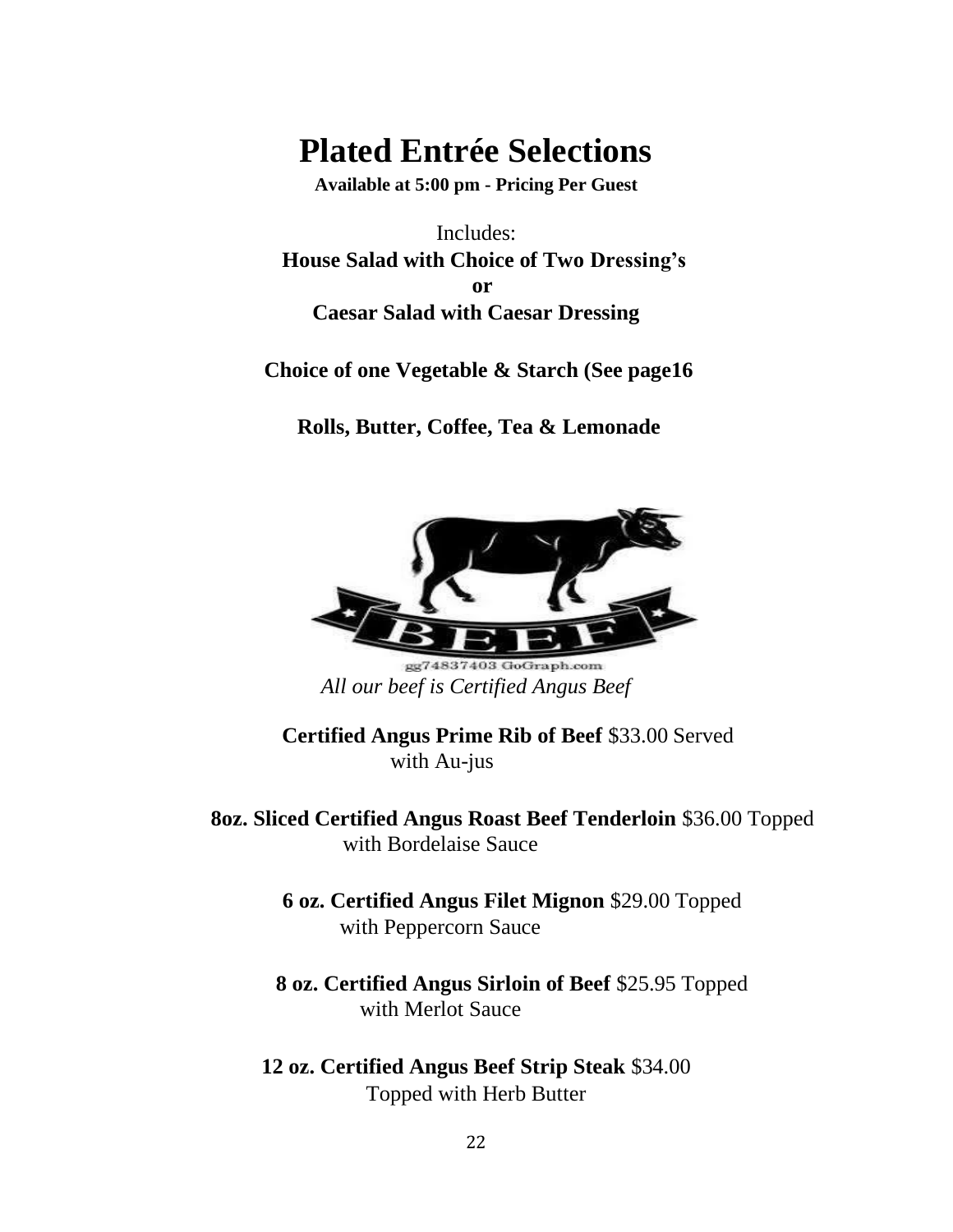

### **Pork Sliced or Stuffed Pork Loin** \$30.00 Choose One Sauce: With your Choice of Apple Gastric, Bourbon Glaze,

Choose One: Spiced Apple Stuffing or Cranberry and Ginger Stuffing

Honey Thyme Glazed Roasted Pork Loin \$17.95



**Breast of Chicken** \$23.95

Topped with your choice of Marsala, Parmesan Crust or Champagne Sauce

**Chicken Roulade** \$25.00 Your choice of filling; Artichokes & Feta Cheese, Sun-dried Tomatoes and Basil, Fresh Mozzarella and Spinach,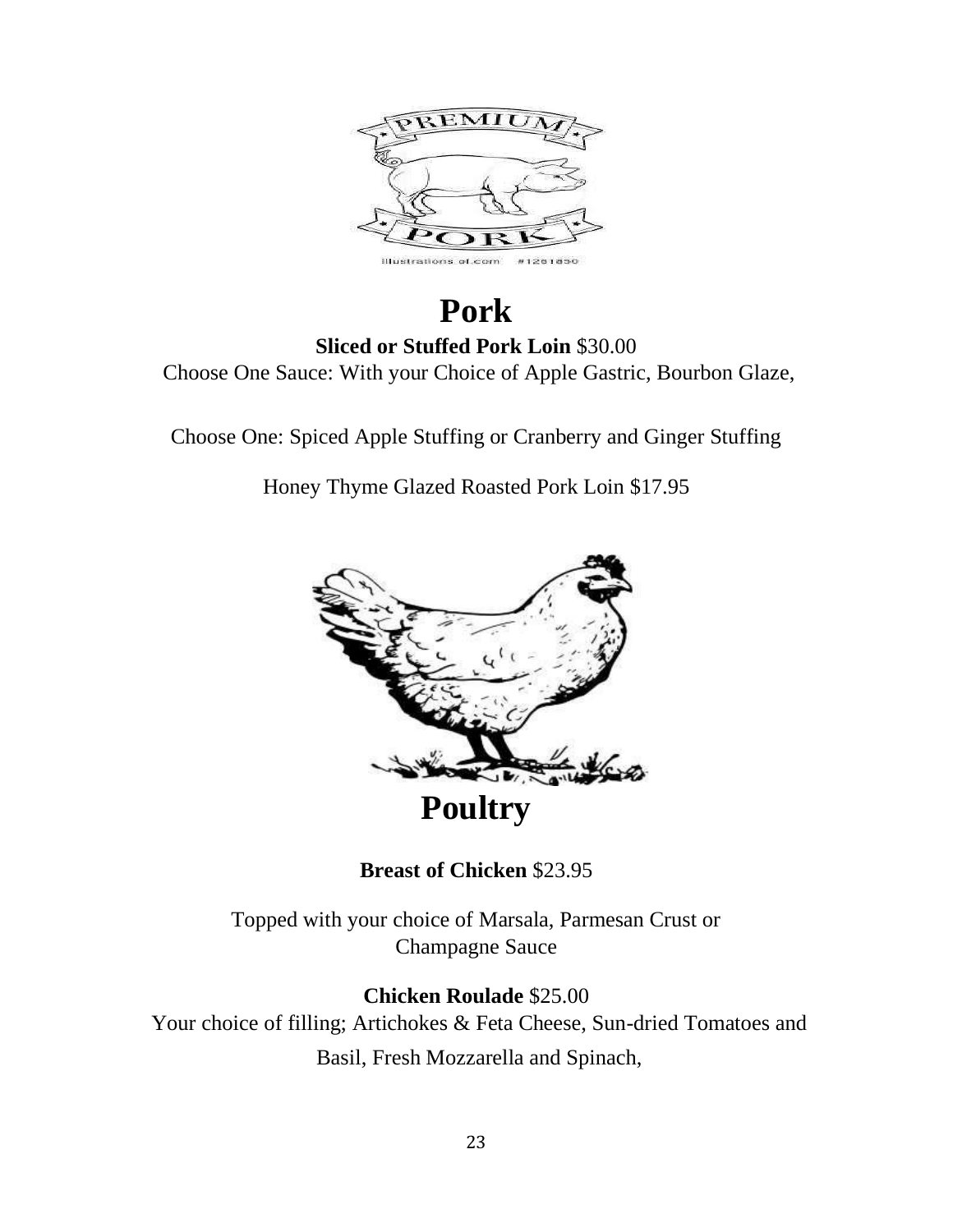### **Chicken Oscar** \$28.00 Lump Crabmeat with Hollandaise and Asparagus Tips

**Chicken Breast Bruschetta** \$23.95 Fresh Mozzarella, Tomatoes & Basil

**Chicken Franchise** \$\$23.00 Egg Dipped with Lemon & White Wine Bruere Blanc



**Grilled or Broiled Filet of Wild Atlantic Wild Salmon** \$25.95

**8oz. Pan Seared Flounder** \$25.95

**Peppercorn Encrusted Ahi (Tuna) with Lemon Citrus Sauce** \$30.00

**Pan Seared Sea Scallops** \$29.00

### **Two Jumbo Lump Crab Cakes** \$39.00

**(6) Grilled, Broiled or Pan Seared Wild Jumbo Shrimp** \$31.00

**(6) Sautéed Wild Shrimp in Butter, Garlic, Lemon & Onions over Penne Pasta** \$31.00

## Choose a Sauce - Seafood Entrées

Brown Butter with Lemon and Parsley Citrus Beurre Blanc - Lemon Caper Tropical Fruit Relish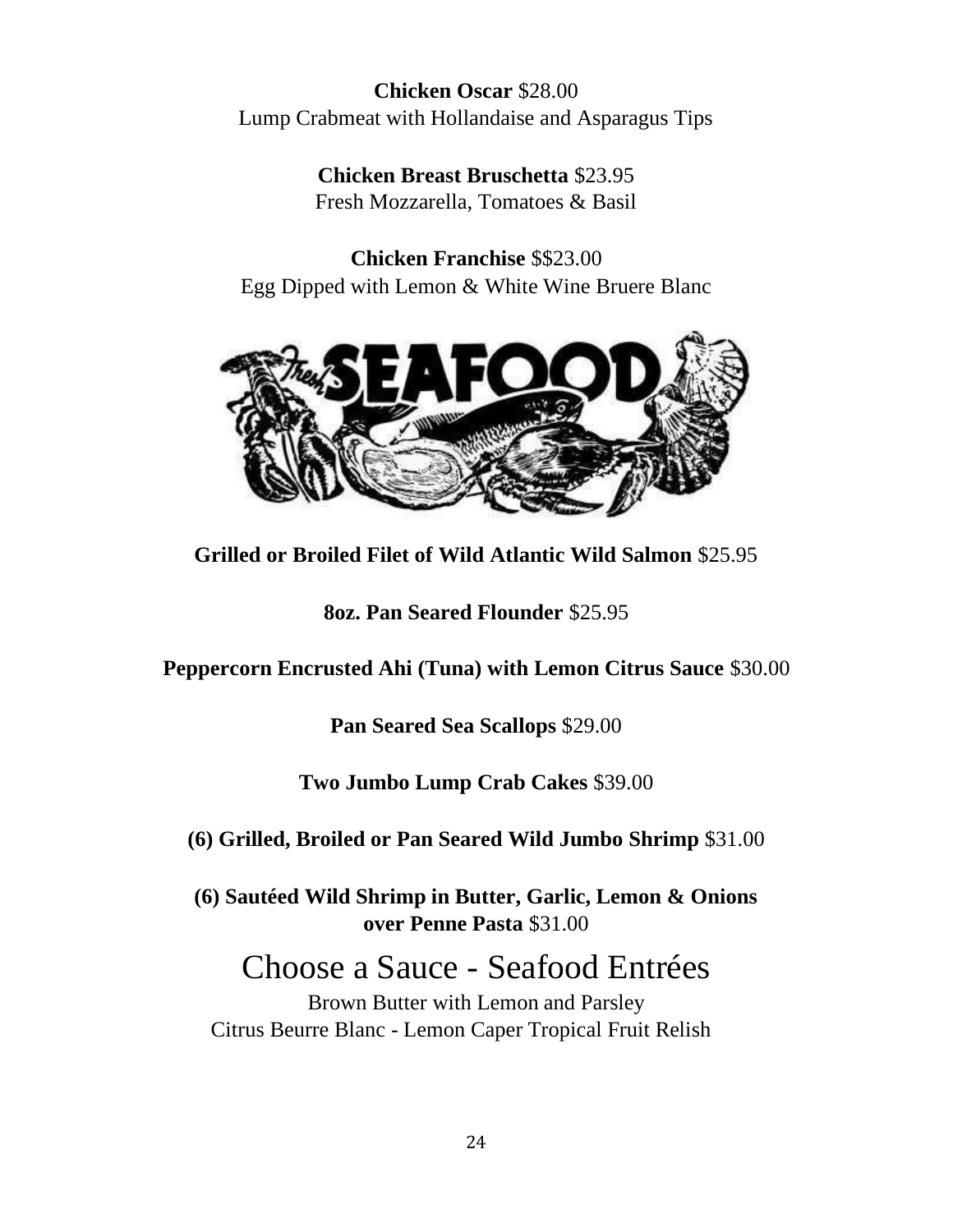

## **House Favorites**

**4 oz. Certified Angus Filet of Beef and Chicken Oscar** \$40.00

**Wild Salmon and Chicken Picatta** \$30.00

**4oz. Certified Angus Filet of Beef Paired with One Jumbo Lump Crab Cake** \$42.00

**Wild Jumbo Shrimp and Sea Scallop Duo** \$37.00

**4oz. Certified Angus Filet of Beef Paired with Three Wild Jumbo Shrimp** \$37.00

**Choose Starch & Vegetable on page 16** 

*ASK ABOUT WINE PAIRINS FOR YOUR ENTREES* 

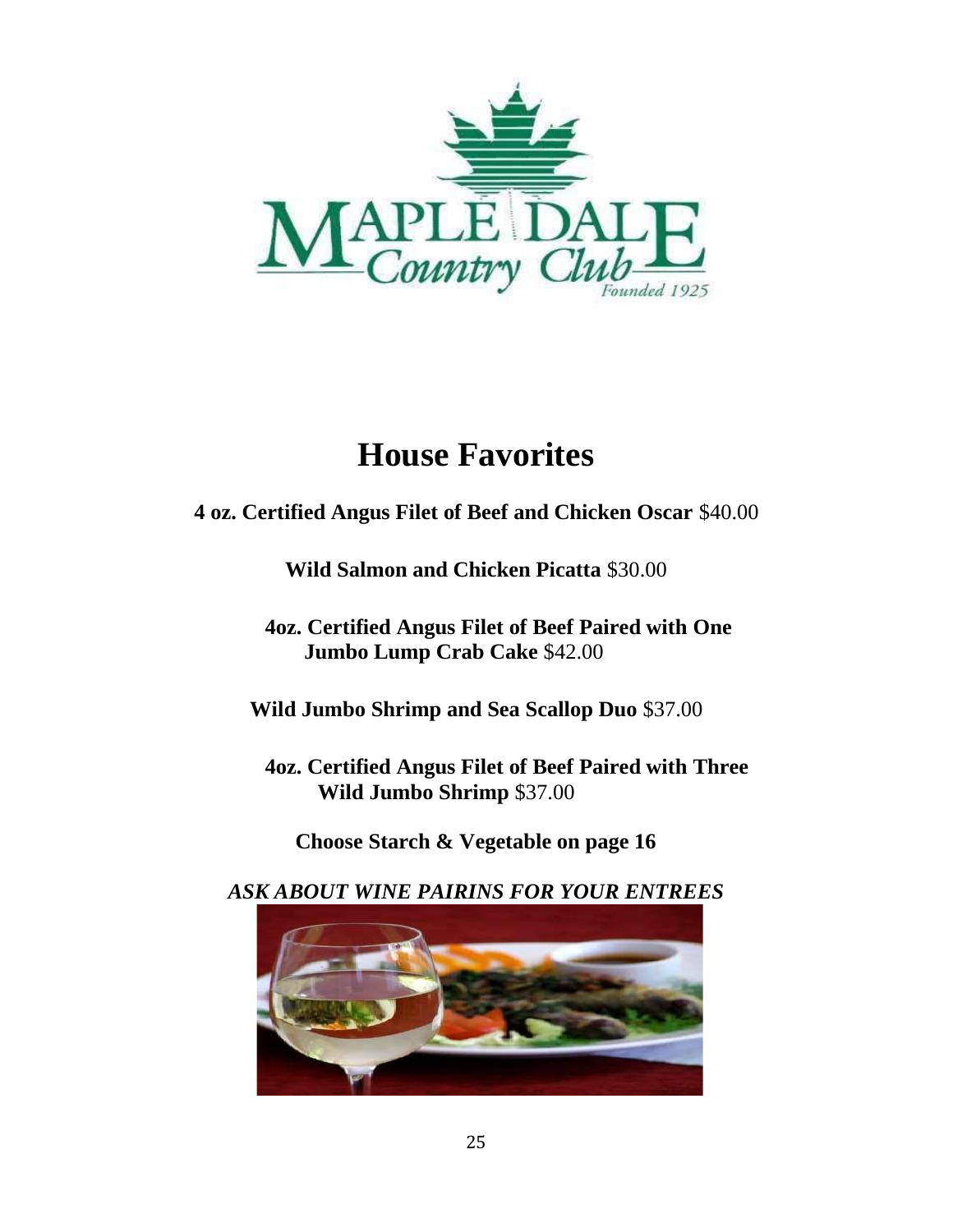

**Hors d' oeurves Sold Per Each Piece** 

## **Cold Selections**

**Chicken Salad in Phyllo Cup** \$2.00

**Chicken Salad in Cucumber Rounds** \$1.80

**Deviled Eggs** \$1.40

**Grilled Chicken Pinwheels** \$2.00

**Candied Pecan and Brie Canape**` \$1.75

**Skewer of Fresh Fruit and Cheese** \$2.25

**Boursin Cheese and Apple Smoked Bacon Crostini** \$2.00

**Italian Bruschetta** \$2.00

**Sun Dried Tomato and Mozzarella Bruschetta** \$2.00

**Smoked Tomato & Crab Bruschetta** \$3.00

**Wild Mushroom Ragout on Crispy Polenta** \$2.75

**Gorgonzola & Pear Served on a Polenta Round** \$2.25.

**Continue next page**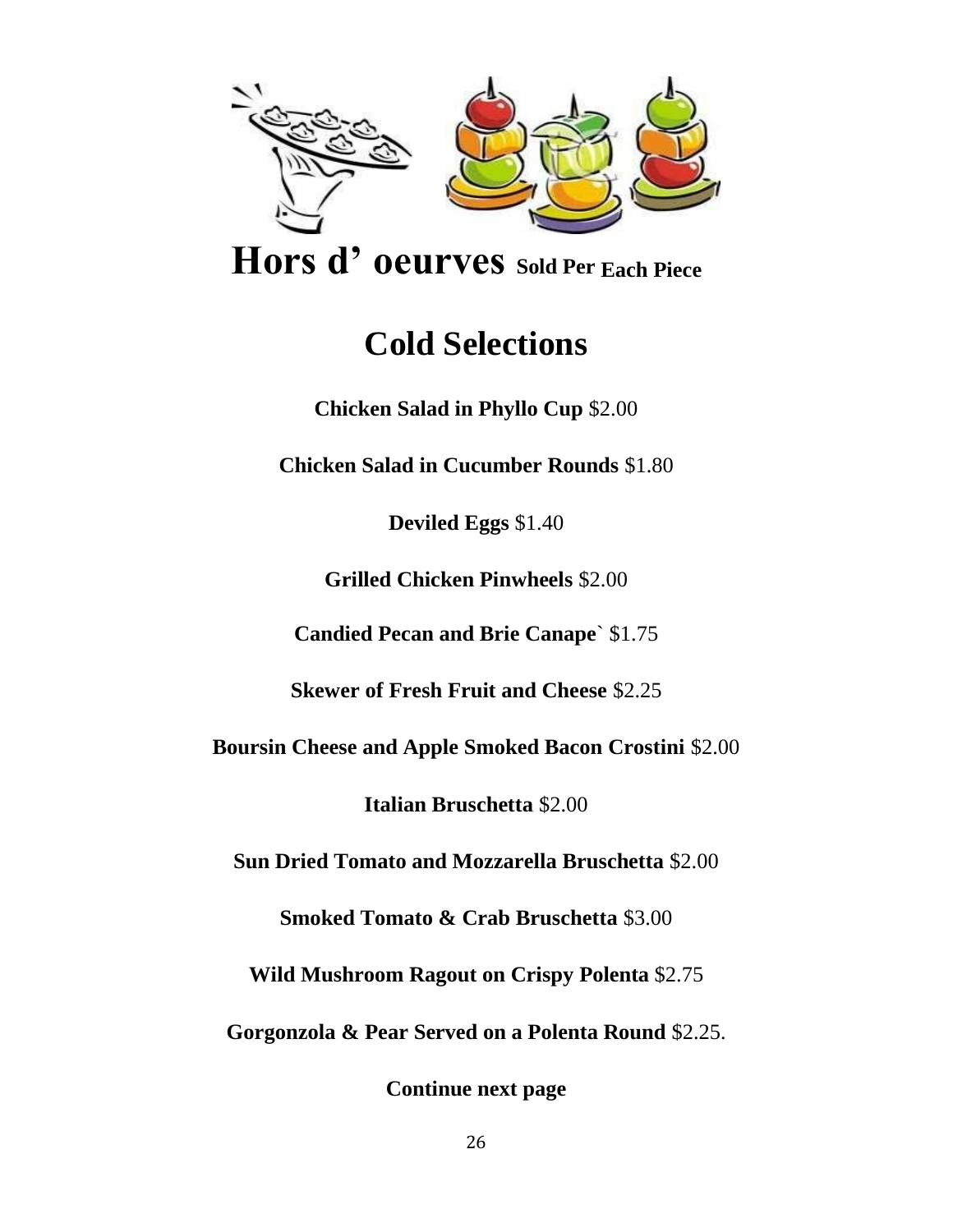

**Assorted Finger Sandwiches** \$1.75 Served on Sourdough, Wheat or Rye Breads

**Choice of Chicken, Tuna or Egg Salad** 

### **Smoked Wild Salmon on Toast Points or Endive** \$3.00

**Crab Salad Canape served on endive leaf or cucumber round** \$3.25

**Smoked Wild Salmon Wrapped Asparagus Spears** \$2.50

**Wild Jumbo Shrimp on Ice** \$4.00

**Crab Claws on Ice \$Market Price**

**Freshly Shucked Oysters \$Market Price**

**Freshly Shucked Clams \$Market Price** 

**White and Chocolate Covered Strawberries** \$3.00

**Lemon Bars \$1.50 - Assorted Mini Cheesecakes** \$2.00

**Brownie Bites** \$1.75 - **Assorted Petit Fours** \$2.00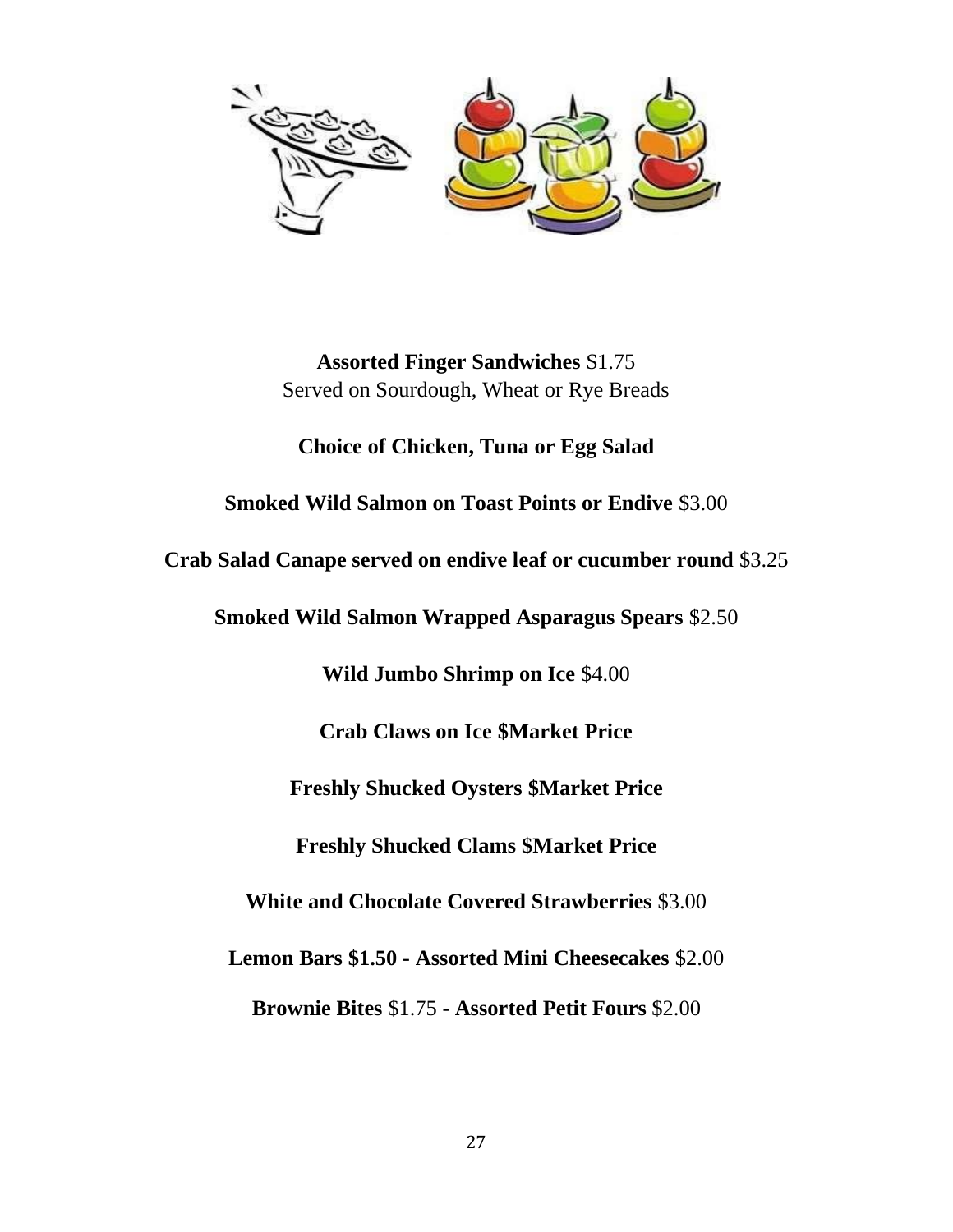

# **Hot Hors d' oeurves Sold Per Each Piece**

A**ssorted Mini Quiche** \$1.50

**Spanakopita** \$2.50

**Sweet & Sour or Swedish Meatballs** \$1.00

**Chicken Pot Stickers with Soy Sauce** \$2.00

**Mini Brie Cheese with Raspberry Sauce** \$2.00

All prices are subject to change without notice

**Crispy Chicken Tenders with Honey Mustard or BBQ Sauce** \$2.00

**Chicken Cordon Bleu** \$2.00

**Mushroom Caps Stuffed with Crabmeat** \$3.75

**Florentine Stuffed Mushroom Caps** \$2.25

**Chicken Quesadilla with Salsa** \$2.25

Continue next page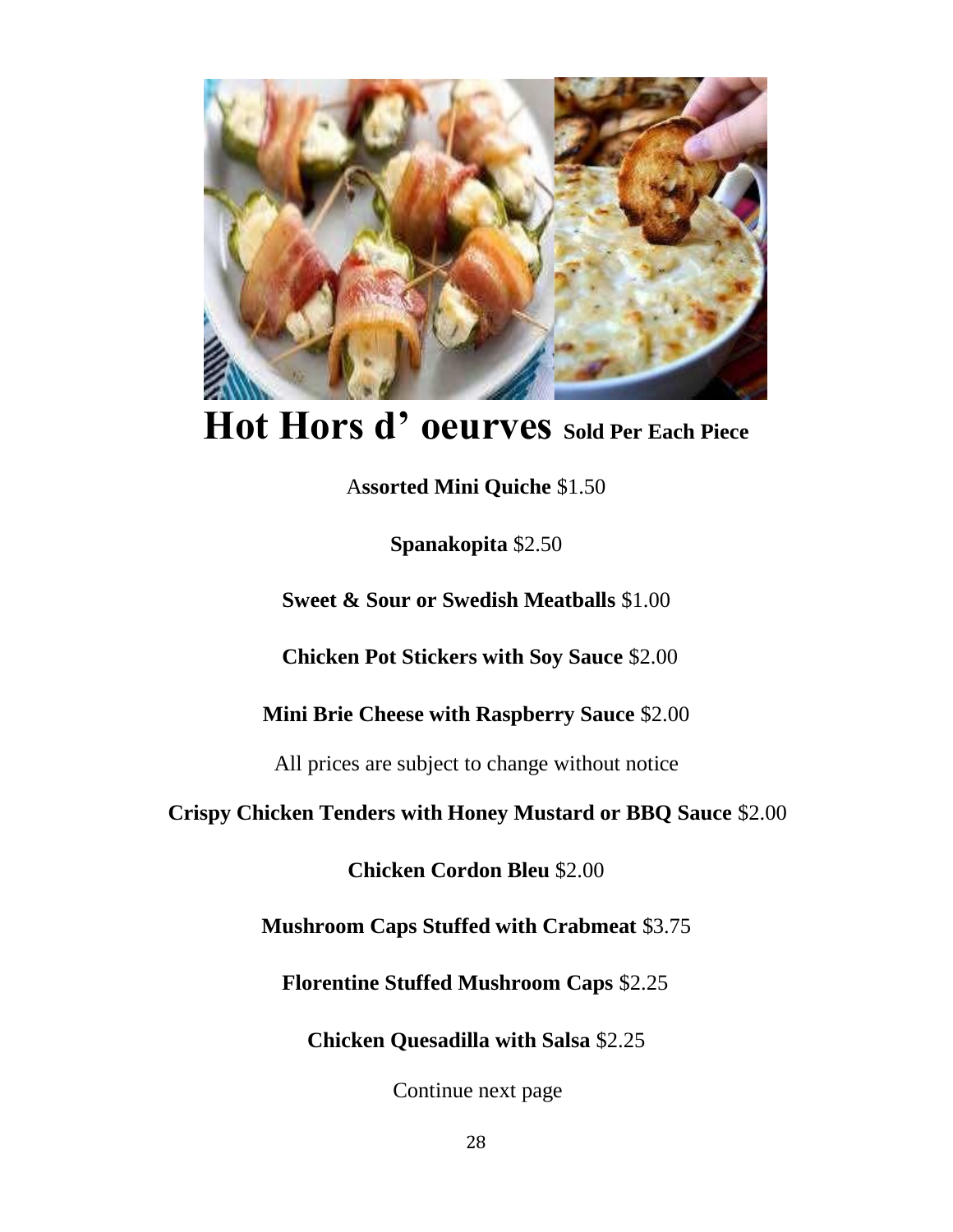**Vegetable Spring Rolls** \$2.00

**Lobster Tart** \$3.35

**Shitake & Leek Spring Roll** \$2.30

**Brussels Sprout's on a Skewer with Bacon Jam** \$2.50

**Three Onion Brie Tart** \$2.60

**Mini Chicken Pot Pie** \$3.25

**Pork Cuban Cigar Spring Roll** \$3.30

**Mushroom Gouda Tart** \$3.30

**Mini Crab Cakes** \$3.25

**Thai Chicken Satay** \$2.50

**Sesame Chicken Satay** \$2.50

**Mini Beef Wellington's with Béarnaise** \$3

**Bacon Wrapped Sea Scallops** \$3.25

**Hamburger / Cheeseburger /BBQ Sliders** \$2.30

**Oysters Rockefeller \$Market Price**

**Clams Casino \$Market Price**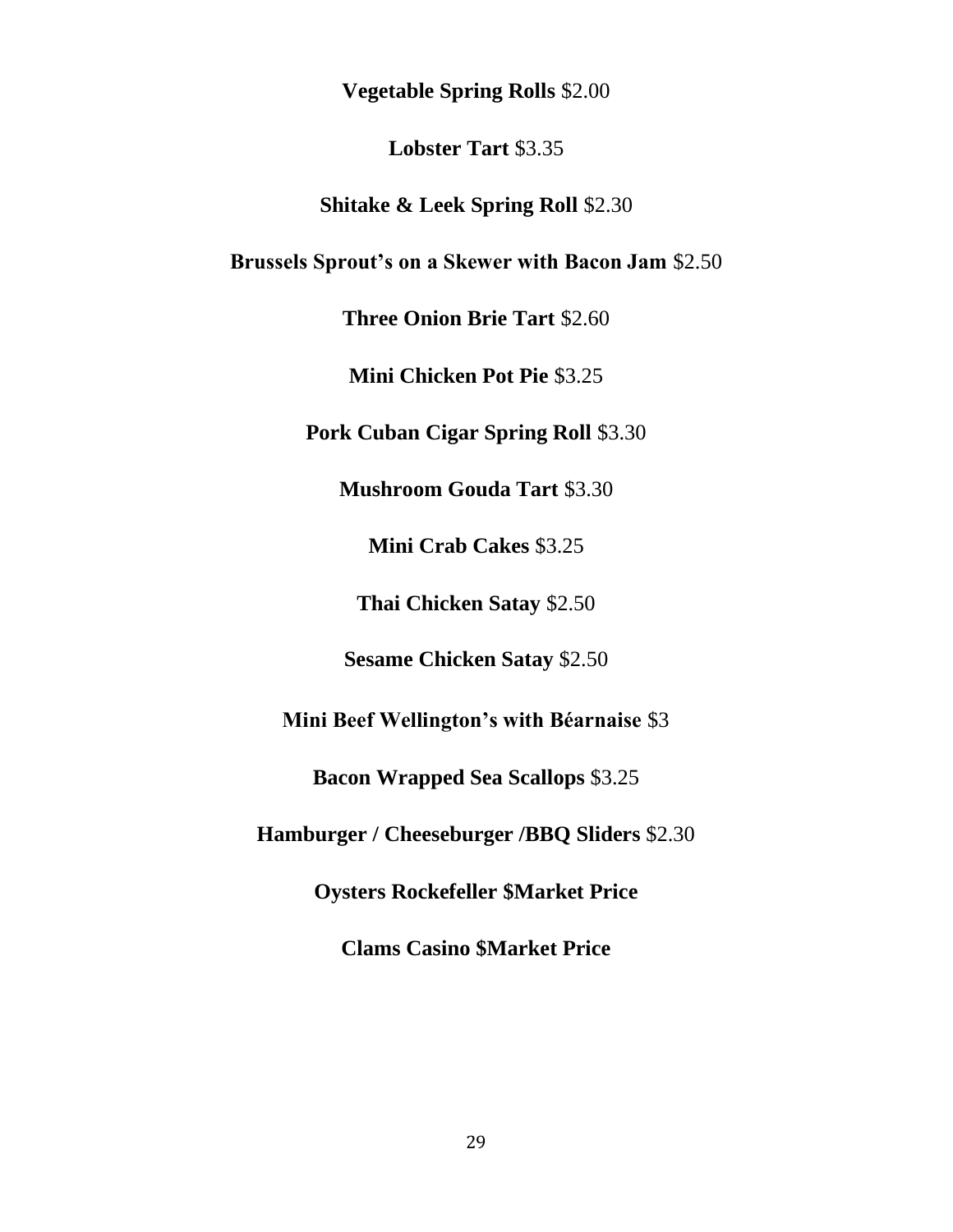

**Warm Dips & Cheese Pricing Per Each Guest**

**Warm Crab Dip with Crostini** \$9.00

**Baked Wheel of Brie with Toasted Crostini** Small \$90 Medium \$180 Large \$220

**Spinach and Artichoke Dip with Crostini** \$7.00

### **Displays**

### **Fresh Fruit with Chocolate Sauce or Raspberry Yogurt Dip**

Small serves 15 guests \$50.00 - Medium serves 30 guests \$110.00 Large serves 50 guests \$180.00

### **Imported and Domestic Cheese and Crackers**

Small Tray serves 15 guests \$65.00 - Medium Tray serves 30 guests \$130.00 Large Tray serves 50 guests \$180.00

### **Vegetable Crudité**

Small serves 15 guests \$35.00 - Medium serves 30 guests \$70.00 Large serves 50 guests \$90.00

All prices are subject to change without notice

#### **Antipasti**

Small serves15 guests \$65.00 - Medium serves 30 guest's \$130.00 Large serves 50 guests \$175.00

#### **Wild Salmon**

Small serves 12 guests \$75 - Medium serves 30 guests \$130 Large serves 50 guests \$150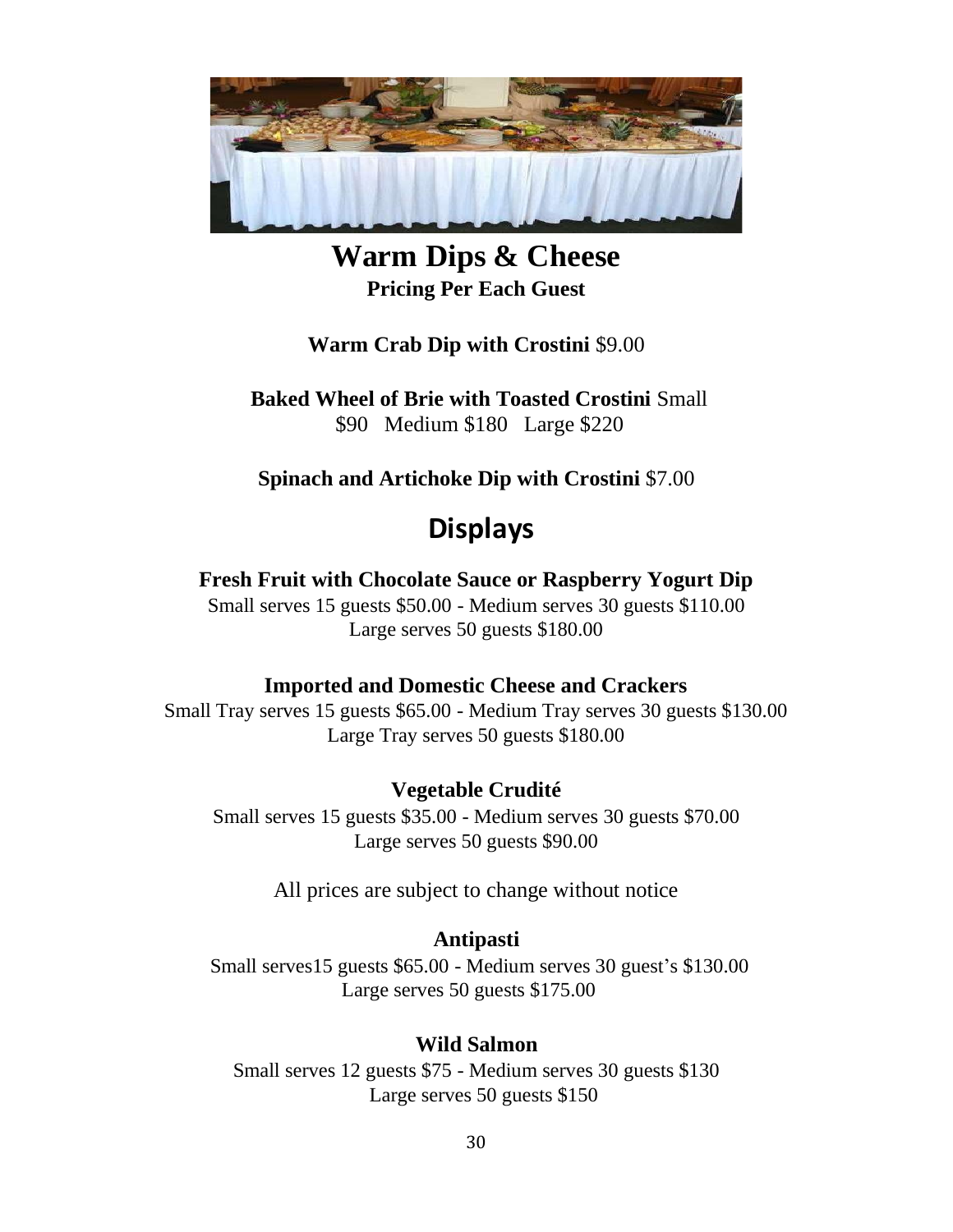

### **Manned Food Stations**

Pricing Per Guest **Only served with the purchase of Hors D'oeuvres or as an addition to a buffet option.** 

**Not sold as entrée selection** 

### **Mashed Potato Bar \$6.00**

Our signature Garlic Mashed & Sweet Mashed Potatoes served with Cheddar Cheese, Bacon, Sour Cream, Chives, Sweet Brown Sugar & Marshmallows

### **Oven Roasted Turkey Breast \$9.00**

Hand Carved and served with Mayonnaise, Cranberry Relish and Club Baked Rolls

### **Bourbon Glazed Virginia Ham \$8.00**

Served with Gourmet Mustard and Warm Club Baked Cheddar & Garlic Biscuits

### **Continue next page**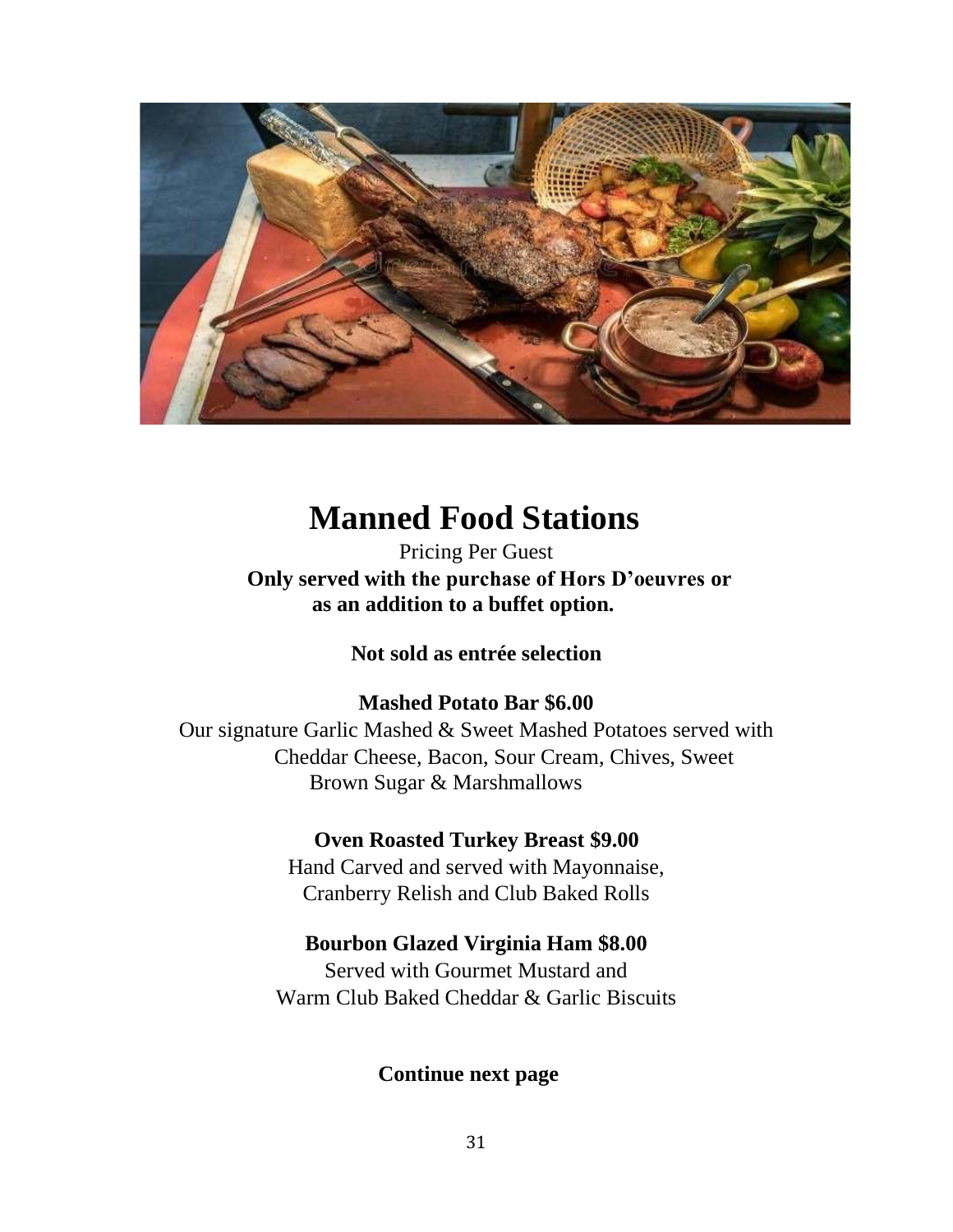#### **Tender Certified Angus Top Round of Beef \$9.00**

Served with Club Baked Rolls and Condiments

### **Certified Angus Steamship Round of Beef \$10.00**

Served with Club Baked Rolls and Condiments

#### **Certified Angus Peppered Beef Tenderloin \$16.00**

Served with Cream of Horseradish, Horseradish, Whole Grain Mustard & Club Baked Rolls

#### **Certified Angus Prime Rib of Beef \$12.00**

Slow Roasted and Served with Gourmet Mustard, Cream of Horseradish, Horseradish & Club Baked Rolls

#### **Duo of Pastas \$11.00**

Accompanied with Toasted Garlic Bread and Parmesan Cheese Choice of Two Pastas: Fusilli, Penne or Bow Tie Choice of Two Sauces: Garlic Basil Cream, Marinara,Sun-dried Tomato **Add Sautéed Shrimp** \$8.00 or **Add Sautéed Chicken** \$5.00

#### **Philly Station \$11.95**

Choice of Traditional Philly Steak with Cheese Sauce, Caramelized Onions & Mushrooms served on a petit roll

#### **Macaroni & Cheese Bar \$13.95**

Made with Three Different Cheeses topped with choice of Bacon, Ham, Chorizo or Scallions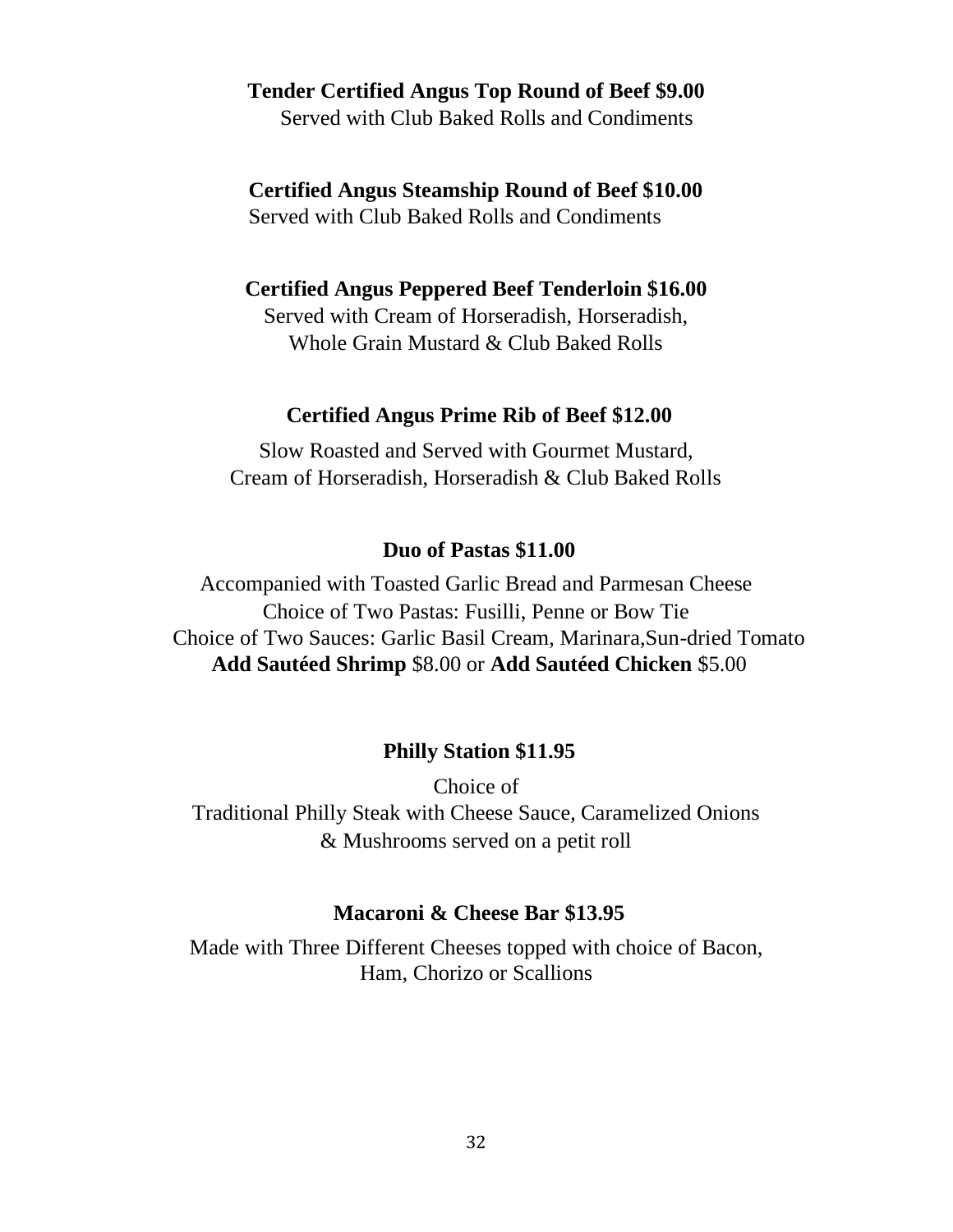

**Peanuts - Pretzels– Goldfish- Snack Mix** \$13 per pound

**Mixed Nuts** \$16 per pound

**Assorted Bags of Chips** \$1.25 per each

**Soft Pretzels** \$2.50each

**Brownies or Lemon Bars** \$24.00 per dozen

**Homemade Cookie Choices: Peanut Butter, Chocolate Chip, Oatmeal Raisin and Sugar** \$ 21.00per dozen

**White or Dark Chocolate Dipped Strawberries** \$2.50 each

**Tortilla Chips with Salsa** \$4.50 per person **Add Guacamole** \$3.50 per person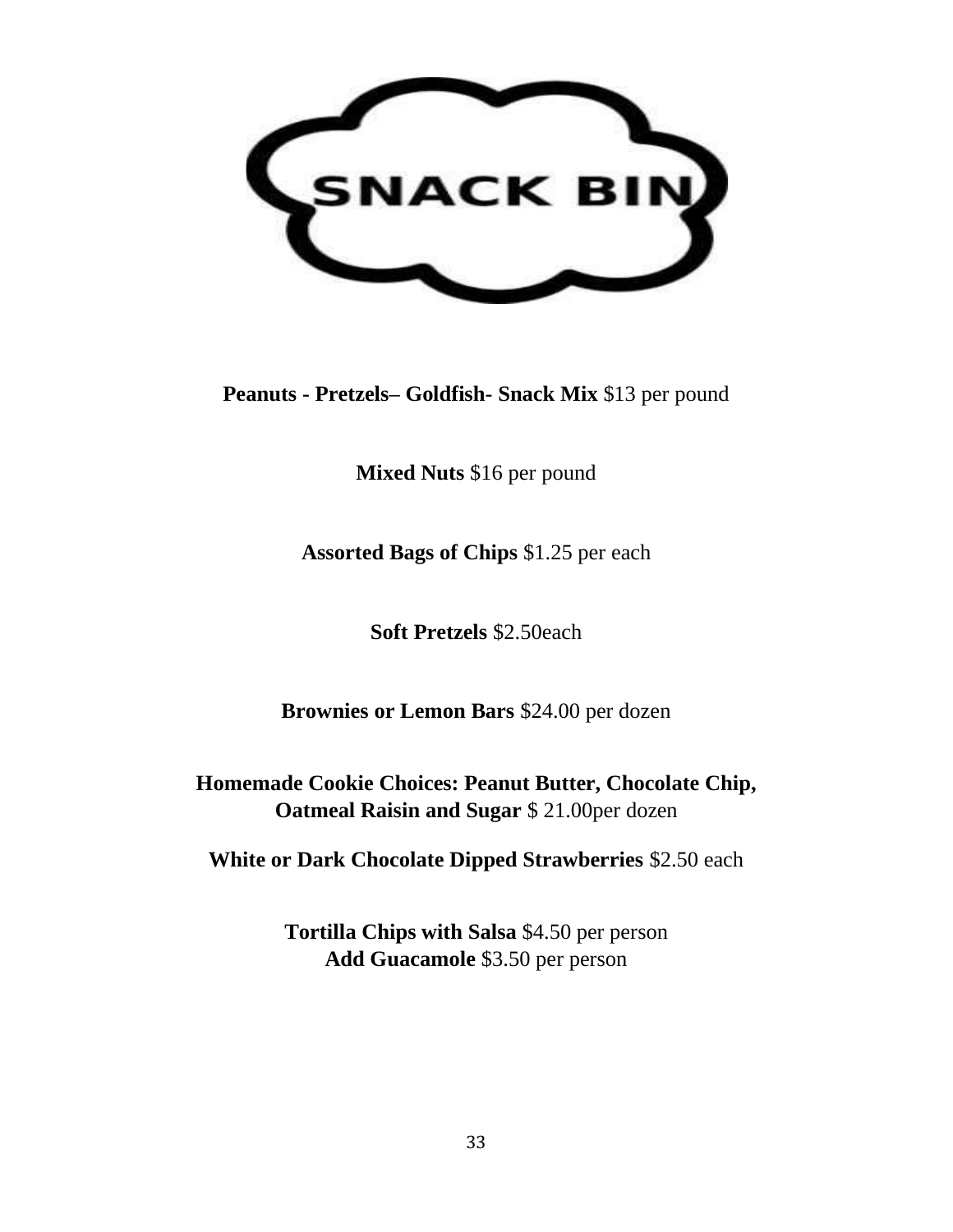

### **Pricing Per Guest**

All offered stations will be replenished throughout the course of the event.

**Soda, Coffee, Lemonade & Tea Station** \$5.50

**Add V-8, Orange or Cranberry Juices** \$8.50

# Beverages

**Priced per person** 

**Coffee** \$2.75

Regular & Decaffeinated Coffee and Hot Tea

Add V‐8, Orange or Cranberry Juices for \$2.95

**Sodas** \$2.75 Coke, Diet Coke, Sprite or Diet 7‐up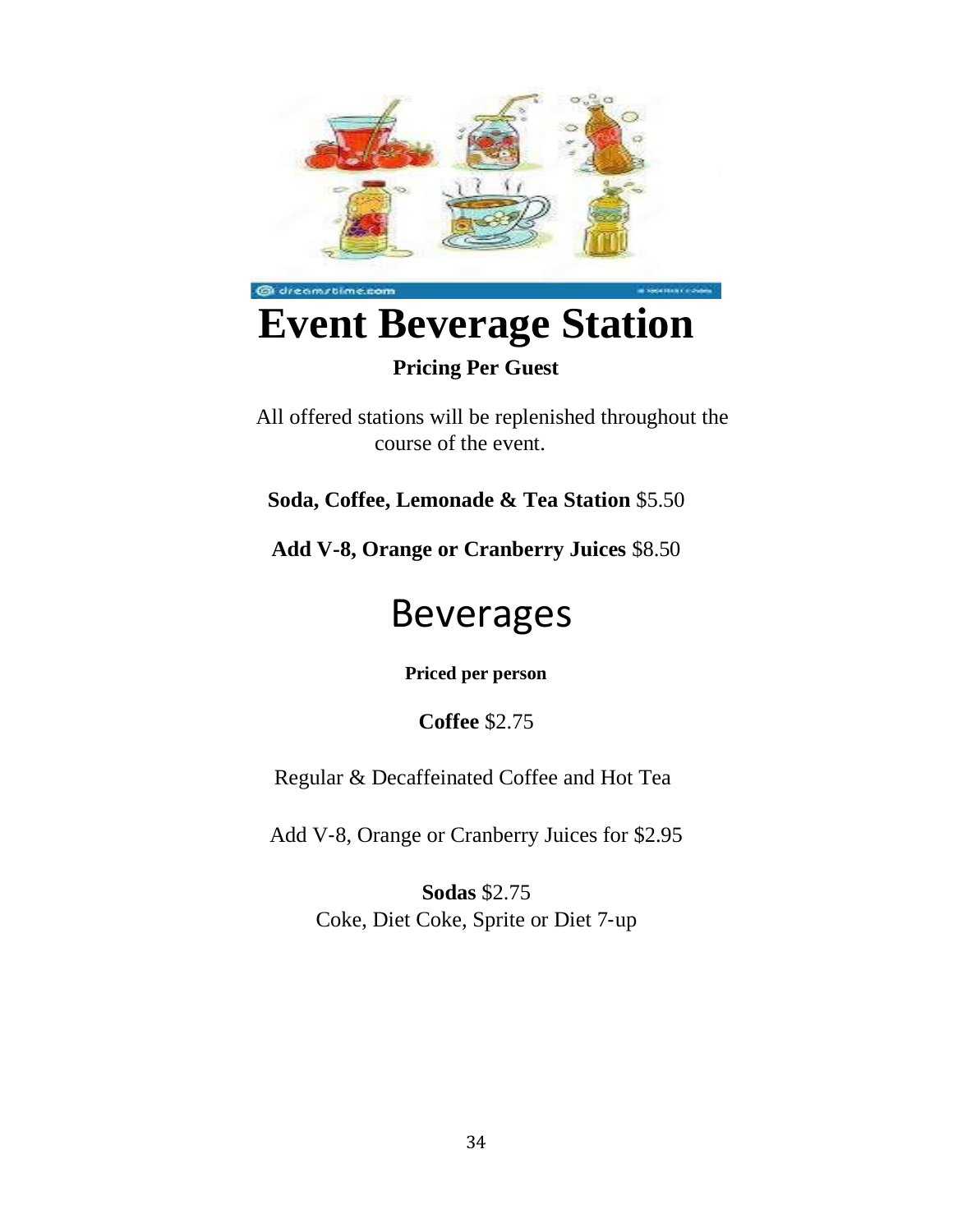



**Pricing Per Guest** 

### **Apple, Peach or Cherry Cobbler** \$4.95 **Add Vanilla Ice Cream** \$6.00

**Ice Cream Sundae bar** \$7.00

Vanilla and Chocolate Ice Cream with Assorted Toppings and Sauces

**Smith Island Cakes** \$6.40

Reese's, Red Velvet, Cookies and Cream, Banana Walnut, Yellow Cake with Chocolate Icing, &Coconut (Other flavors available upon request)

**Continue next page**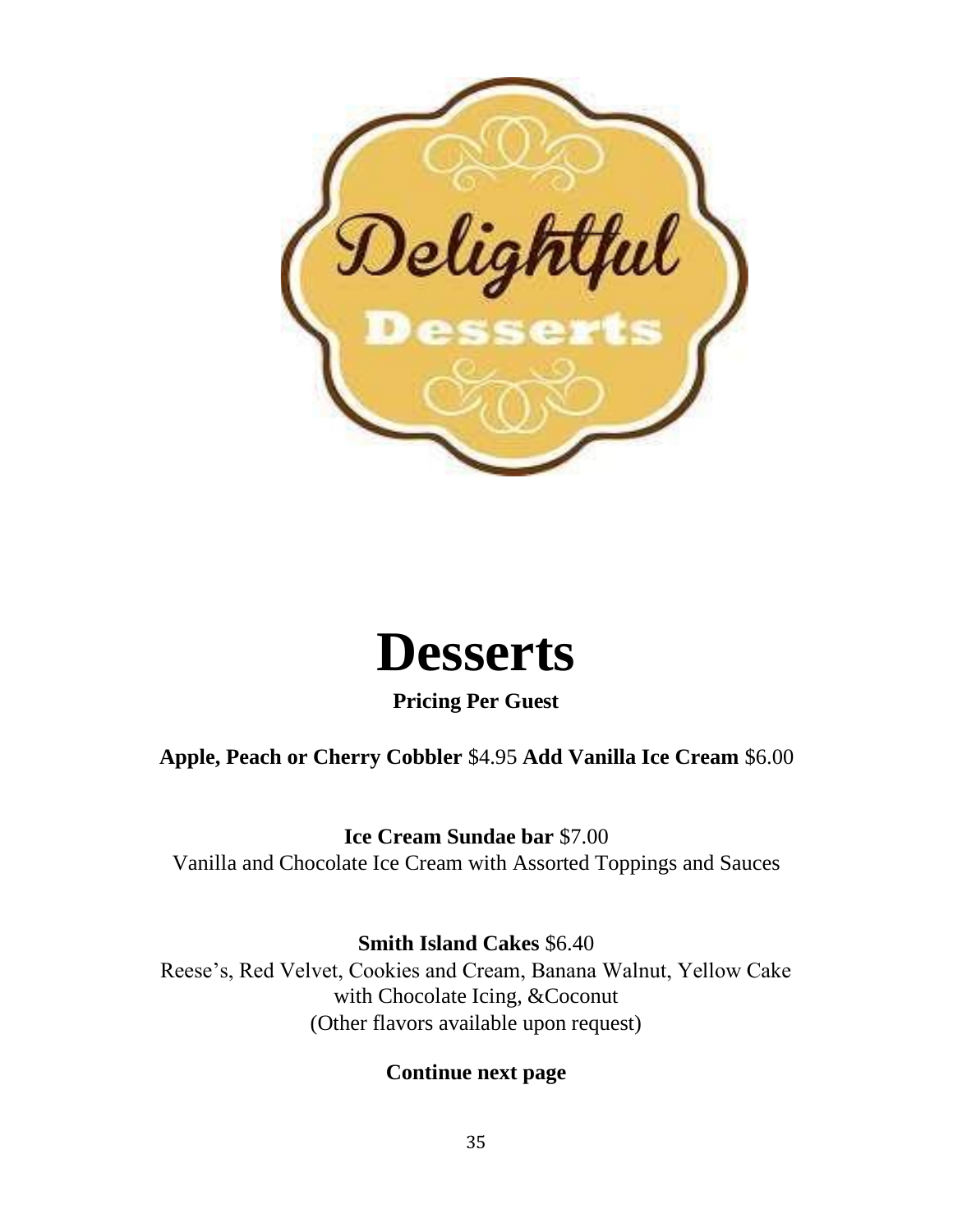### **Specialty Cakes**

Sheet and Round Cakes (\$Market Price) (Special order from a local bakery requires one week notice)

**Assorted Fruit Pies** \$4.95 Apple, Cherry, Peach, Sweet Potato & Pumpkin (Other flavors available at \$Market Price)

**Carrot Cake** \$4.50

#### **Old Fashioned Chocolate Cake** \$5.95

**NY Cheese Cake** \$6.00 Add Strawberry, Blueberry or Cherry Topping \$.50

#### **Traditional Bread Pudding with a Whiskey Sauce** \$4.50

**White and Dark Chocolate Mousse with Strawberries** \$5.00

**Vanilla Bean Ice Cream, with Rolled Cookie** \$5.00

**Sorbet - Raspberry, Strawberry or Lemon** \$3.50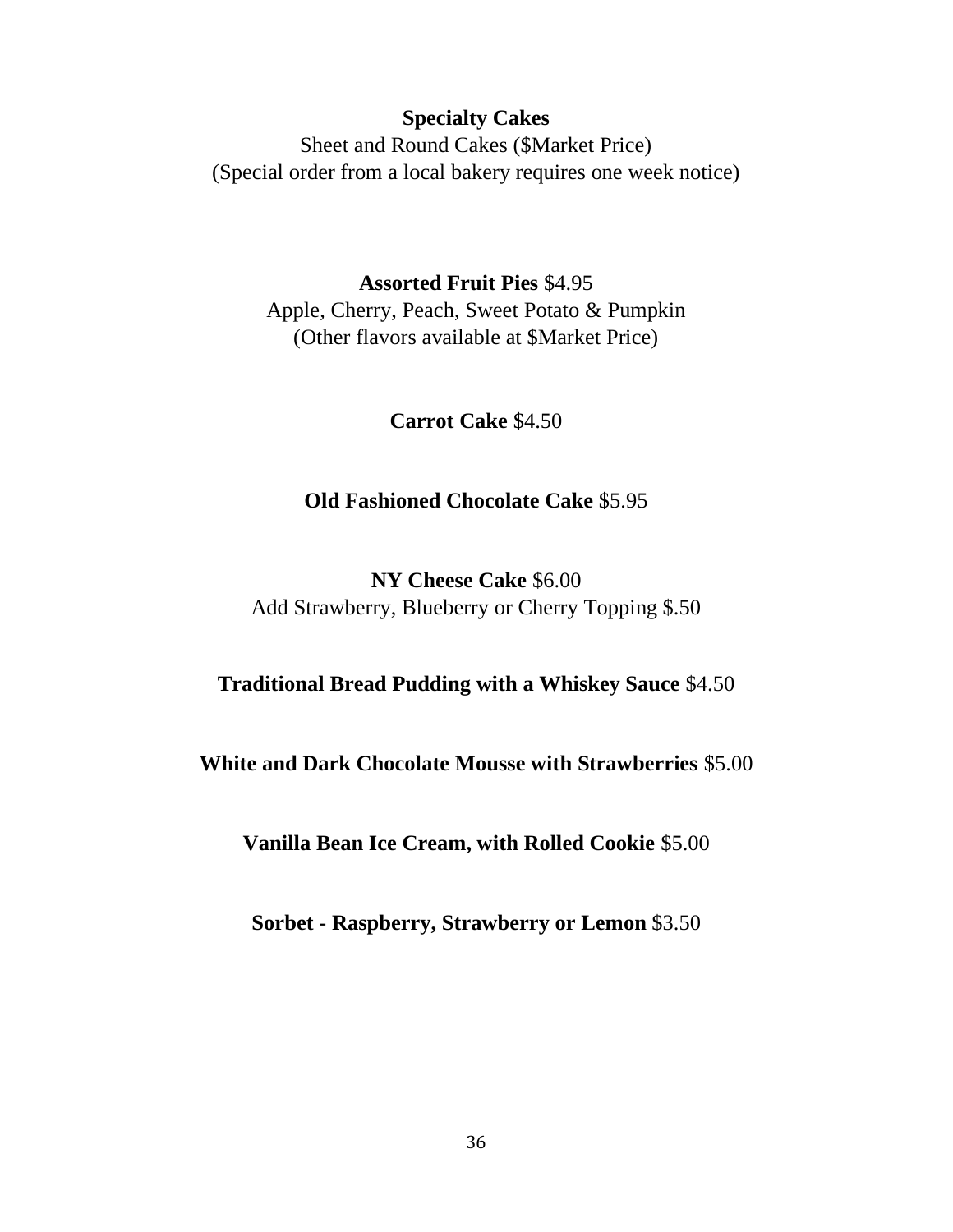

Drink Responsibility

# **Bar**

*Drink Responsibly* 

# **Host Bar**

One Master bill is kept under the name of the host account.

Each drink consumed is billed individually at prices listed below.

# **Cash Bar**

All drinks consumed will be paid for by the individual with either cash or credit card.

**Pricing per drink includes 22% Service Charge**

## **Super Premium \$12**

Bacardi 151 Rum Bombay Sapphire Gin Grey Goose Vodka Ketel One Vodka

Patron Tequila Wild Turkey 101 Whiskey Basil Hayden Bourbon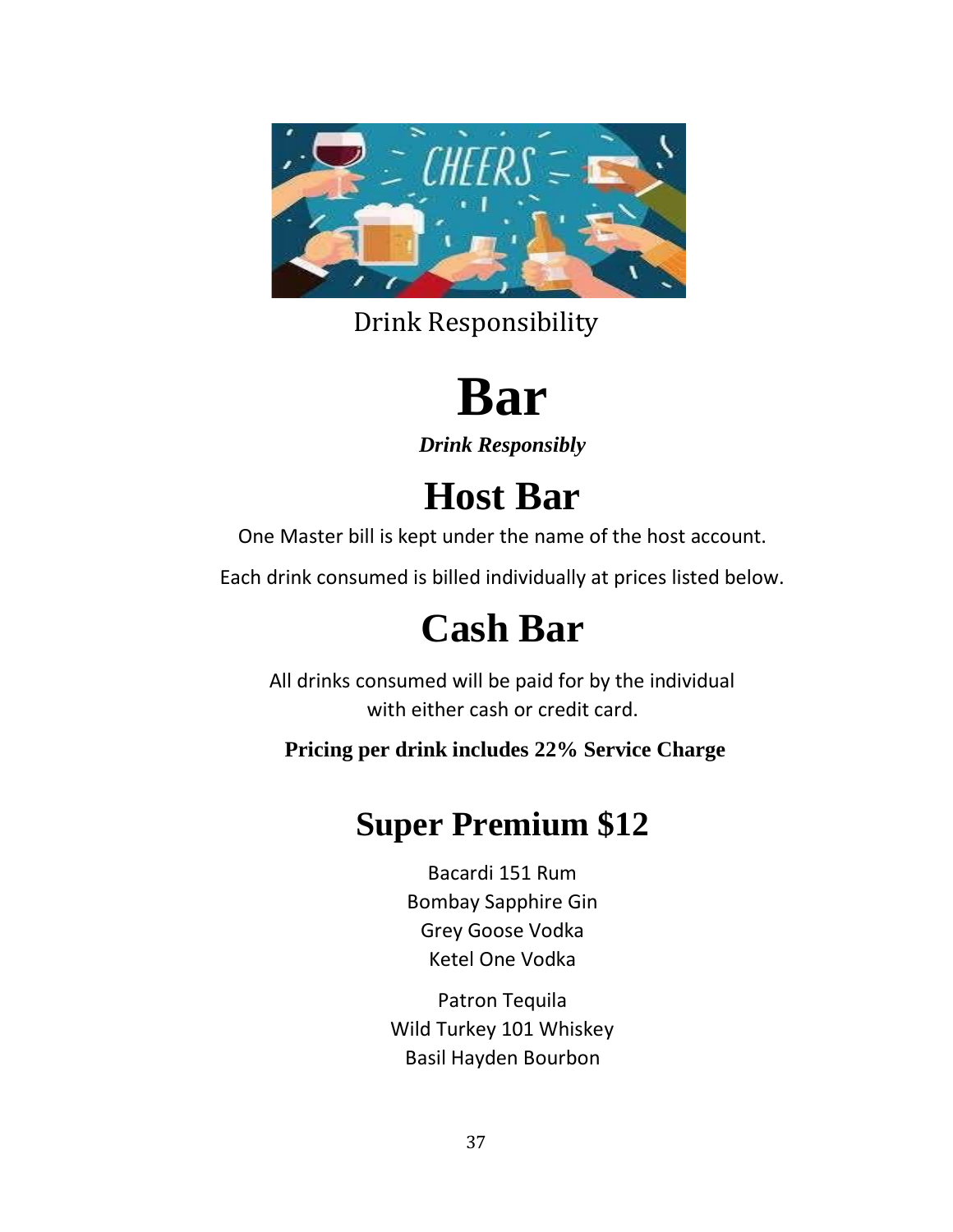### **Premium Brands \$9**

Tito's Vodka Tanqueray Gin Mt. Gay Rum & Captain Morgan Rum Fireball Cinnamon Whiskey Disaronno Amaretto Crown Royal & Crown Royal Apple Johnny Walker Red Scotch Jose Cuervo Gold Old Grand Dad Bourbon

### **House Brands \$8**

Jack Daniels Whiskey Absolute & Stateside Vodka Jim Beam Bourbon Malibu Rum & Bacardi 151 Rum Beefeaters Gin

### **Bottle of Domestic Beer \$4**

Bud Light Coors Light Miller Lite Yuengling Michelob Ultra

### **Bottle of Imported Beer \$6**

Imported Beer Heineken Corona & Corona Light